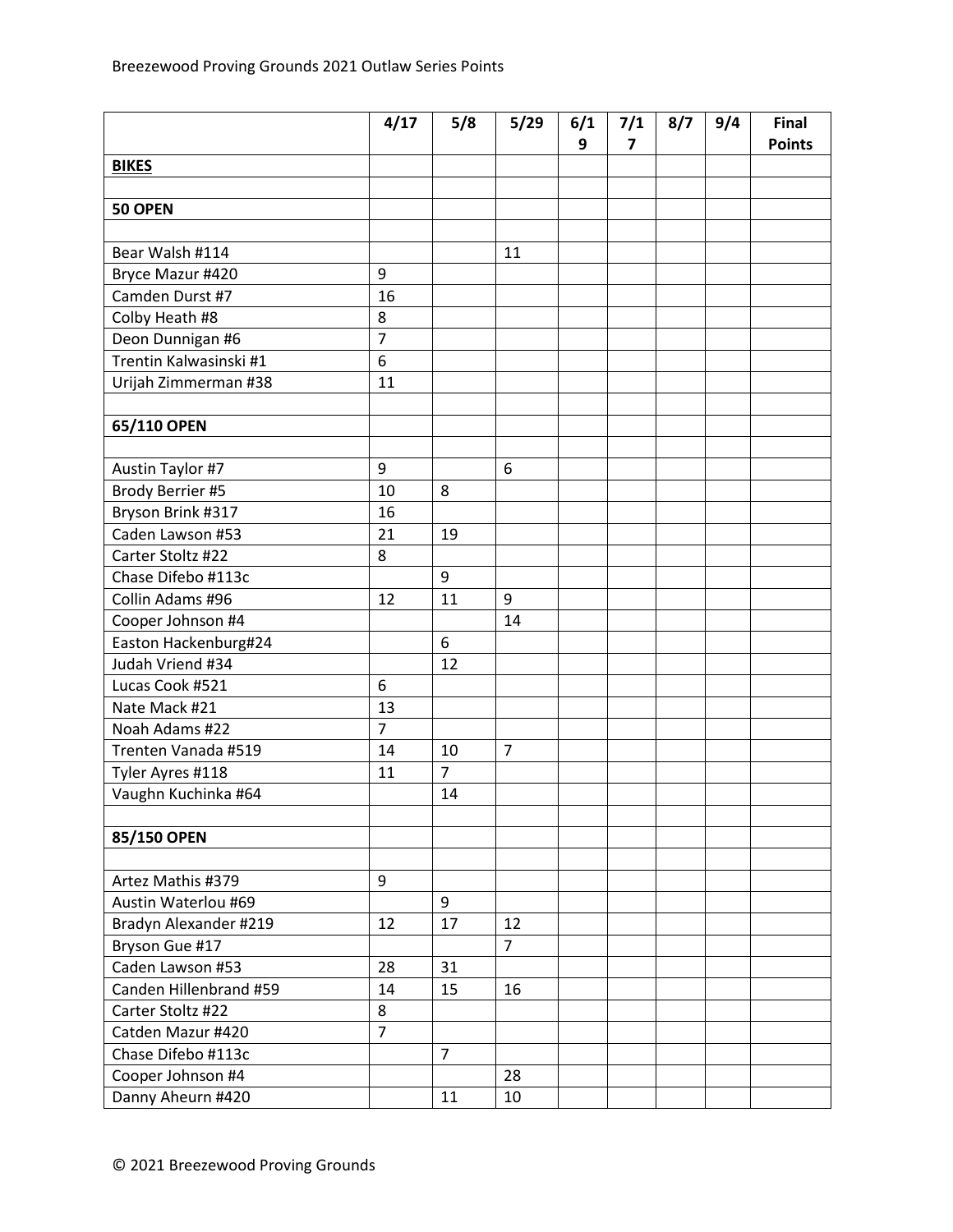| David Fontana #101       | 18 |                | 19             |  |  |  |
|--------------------------|----|----------------|----------------|--|--|--|
| Denny Marsch #610        |    | 10             |                |  |  |  |
| Gotti Cain #712          |    | 13             |                |  |  |  |
| Kameron Holderbaum #44   |    | 26             | 20             |  |  |  |
| Kevin Deremer #1k        | 20 | 21             |                |  |  |  |
| Kristyn Oliver #19       |    | 14             | 9              |  |  |  |
| Levi Ramsey #97          | 11 |                |                |  |  |  |
| Levi Sever #2            |    |                | 14             |  |  |  |
| Lucas Adams #14          | 13 | 12             | 11             |  |  |  |
| Lucas Colledge #21x      | 19 |                |                |  |  |  |
| Lucas Lecorchick #59     | 15 | 19             | 17             |  |  |  |
| Malichi Sudol #21        |    | 23             |                |  |  |  |
| Matthew Young #04        |    | 24             |                |  |  |  |
| Micah Sayers #14         |    | 18             | 21             |  |  |  |
| Nate Mack #21            | 10 |                |                |  |  |  |
| Sebastian Carella #627   | 16 | 22             | 8              |  |  |  |
| Trent Hazelton #723      | 23 | 8              | 18             |  |  |  |
| Tripp Sharp #4           |    |                | 23             |  |  |  |
| Tyler Kull #811          | 17 | 20             | 15             |  |  |  |
| Wesley Franke #773       | 21 |                | 13             |  |  |  |
| Will Thacker #11         |    | 16             |                |  |  |  |
|                          |    |                |                |  |  |  |
| <b>KOOL BOY</b>          |    |                |                |  |  |  |
|                          |    |                |                |  |  |  |
| Braden Povlik #13        |    | 8              |                |  |  |  |
| Brady Lanzendorfer #x    | 16 |                |                |  |  |  |
| Branden Coulter #852     |    | 9              | $\overline{7}$ |  |  |  |
| Brandon Loultz #100      | 8  |                |                |  |  |  |
| Brendan VanSant #190     | 18 | 22             | 15             |  |  |  |
| <b>Briar Jamison #5B</b> |    | 13             |                |  |  |  |
| Cameron Bash #36         | 14 | 12             | 13             |  |  |  |
| Canden Hillenbrand #59   | 10 |                |                |  |  |  |
| Danny Ahearn #420        |    |                | 8              |  |  |  |
| David Fontana #101       |    |                | 11             |  |  |  |
| Gage Boden #28           | 11 | 10             | 10             |  |  |  |
| John Kerr #83            | 13 | 11             | 9              |  |  |  |
| Josiah Dick #290         | 17 |                |                |  |  |  |
| Kaige Norris #22         | 19 | 17             | 12             |  |  |  |
| Kyle Cunningham #219     | 15 | 15             | 17             |  |  |  |
| Matthew VanSant #189     | 26 |                |                |  |  |  |
| Nathan Crowe #7          |    | $\overline{7}$ |                |  |  |  |
| Robert Shuster #831      | 21 |                | 22             |  |  |  |
| Tripp Sharp #4           |    |                | 14             |  |  |  |
| Tyler Hinson #27         | 9  |                |                |  |  |  |
| Wesley Franke #773       | 12 |                |                |  |  |  |
| Weston Musser #77        |    | 14             |                |  |  |  |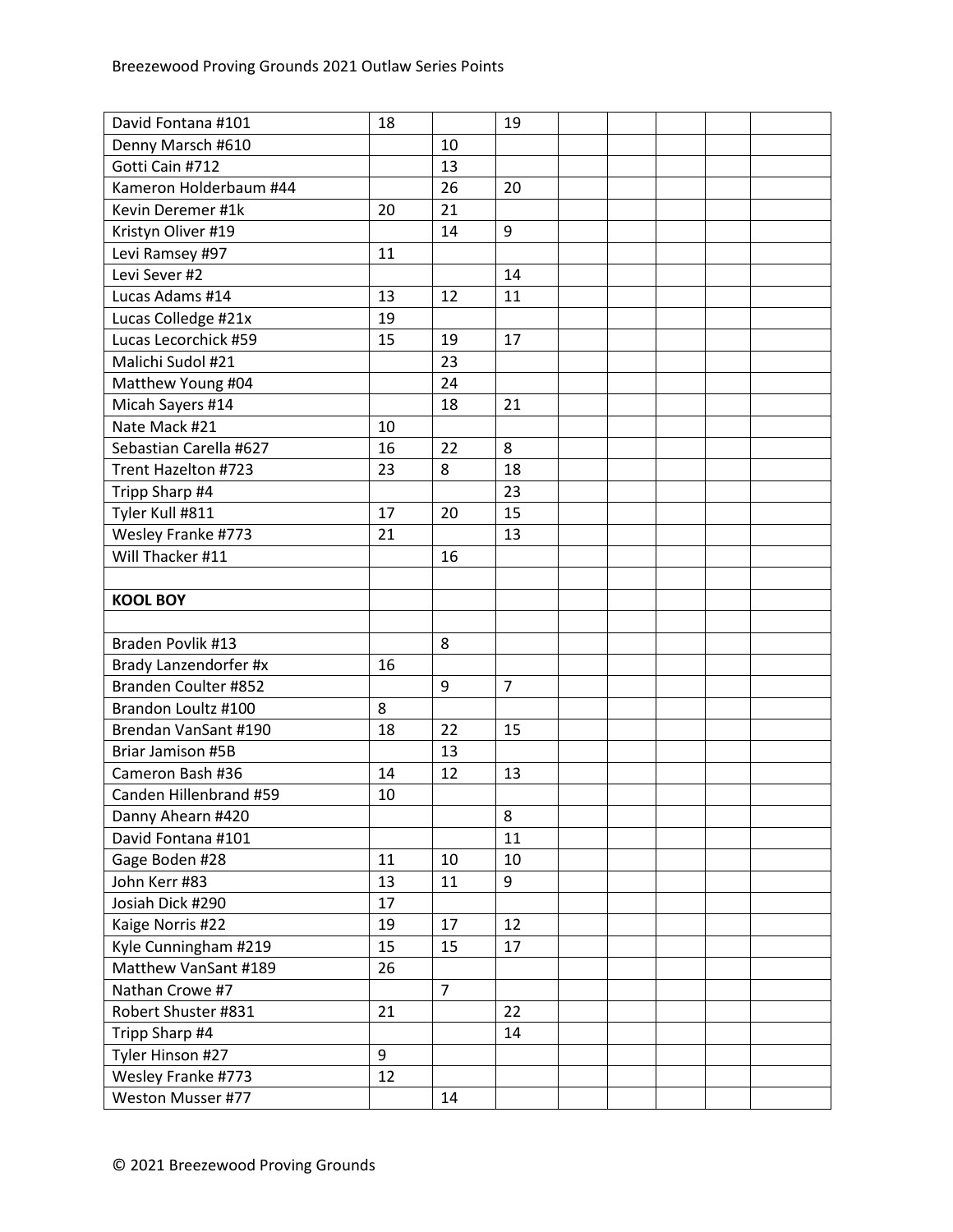| <b>TWO STROKE OPEN</b>         |                  |                  |                 |  |  |  |
|--------------------------------|------------------|------------------|-----------------|--|--|--|
|                                |                  |                  |                 |  |  |  |
| Adam Miller #57                | 16               | 13               | 12              |  |  |  |
| Antonio Mathis #474            | 17               |                  |                 |  |  |  |
| Brandon Ryman #92              | 9                |                  |                 |  |  |  |
| <b>Braxton Mitchell #20</b>    | 25               |                  |                 |  |  |  |
| Brendan VanSant #190           | 15               | 14               | 14              |  |  |  |
| Caden Lawson #53               |                  | 11               |                 |  |  |  |
| Cameron Bash #36               | 14               | 9                | 10              |  |  |  |
| Creed Norris #21               | 12               | 8                |                 |  |  |  |
| Daniel Reinhardt #871          | 11               |                  |                 |  |  |  |
| David Swinger #3x              |                  | 10               | 8               |  |  |  |
| Dustin Mallow #58              | 20               | 16               |                 |  |  |  |
| Joey Deneen #375               |                  | 21               | 22              |  |  |  |
| Josh Helbers #157              |                  |                  | 11              |  |  |  |
| Joshua David #11               | 8                |                  |                 |  |  |  |
| Josiah Dick #290               | 13               |                  | 9               |  |  |  |
| Justin Schrengost #718         |                  |                  | 13              |  |  |  |
| Kaleb Popson #62               | 10               |                  |                 |  |  |  |
| Robert Shuster #831            | 18               |                  | 16              |  |  |  |
| Scott Walter #714              |                  | $\overline{7}$   |                 |  |  |  |
| Travis Welsner #799            |                  | 12               |                 |  |  |  |
|                                |                  |                  |                 |  |  |  |
|                                |                  |                  |                 |  |  |  |
| <b>WOMEN OPEN</b>              |                  |                  |                 |  |  |  |
|                                |                  |                  |                 |  |  |  |
| Alaynae Forney #369            | 11               | 12               |                 |  |  |  |
| Baylee Karcher #4              | $\overline{7}$   | 9                | 8               |  |  |  |
| Brooklyn Hensley #07           | 9                | 11               |                 |  |  |  |
| Chloe Scott #29                | 8                | 10               | 6               |  |  |  |
| Jessica Hepner #323            |                  | 14               | 10              |  |  |  |
| Kailynn Burkholow #7           |                  | 6                |                 |  |  |  |
| Kristyn Oliver #19             |                  | $\overline{7}$   | $\overline{7}$  |  |  |  |
| Nevaeh Stahlman #66            |                  | 8                |                 |  |  |  |
| Sam Waldrop #336               | 16               | 19               | 15              |  |  |  |
|                                |                  |                  |                 |  |  |  |
|                                |                  |                  |                 |  |  |  |
| <b>OPEN TROPHY - NO POINTS</b> |                  |                  |                 |  |  |  |
|                                |                  |                  |                 |  |  |  |
| Aaron Miller #12               | 20 <sup>th</sup> |                  |                 |  |  |  |
| Adam Gingrich #56              | $22^{nd}$        |                  |                 |  |  |  |
| Alston Marker #17x             | $3^{\text{rd}}$  |                  |                 |  |  |  |
| Brady Lanzendorfer #71         | $16^{\text{th}}$ | 6 <sup>th</sup>  | 3 <sup>rd</sup> |  |  |  |
| Bryce Plessinger #117          |                  | $11^{\text{th}}$ |                 |  |  |  |
| Caleb Middleton #525           | $17^{\text{th}}$ |                  |                 |  |  |  |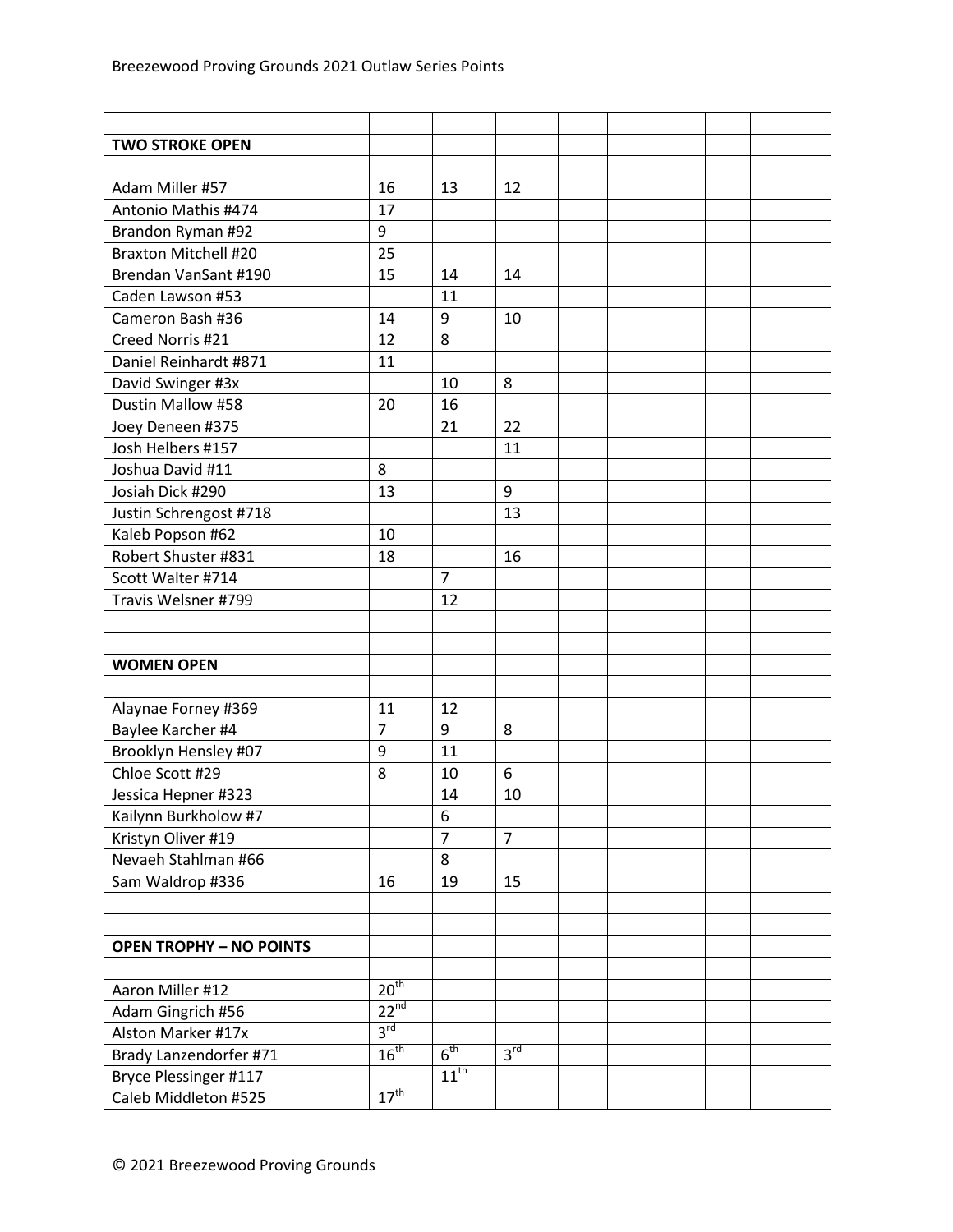| Chase Linaweaver #727   | 7 <sup>th</sup>      | 2 <sup>nd</sup>      | 2 <sup>nd</sup> |  |  |  |
|-------------------------|----------------------|----------------------|-----------------|--|--|--|
| Chucky Hropovich #09    | 18 <sup>th</sup>     | 9 <sup>th</sup>      | 4 <sup>th</sup> |  |  |  |
| Cody Gerz #22           |                      | 8 <sup>th</sup>      | 7 <sup>th</sup> |  |  |  |
| Cole Gerz #46           |                      |                      | 5 <sup>th</sup> |  |  |  |
| David Breault #13       |                      | 4 <sup>th</sup>      |                 |  |  |  |
| Dylan Coon #78          | 14 <sup>th</sup>     | $12^{th}$            |                 |  |  |  |
| Dylan Snyder #599       | 13 <sup>th</sup>     | 7 <sup>th</sup>      |                 |  |  |  |
| Jim Franks #11          |                      |                      | 1 <sup>st</sup> |  |  |  |
| Joey Gerz #2            |                      |                      | 9 <sup>th</sup> |  |  |  |
| Julius Thomas #202      | 21 <sup>st</sup>     |                      |                 |  |  |  |
| Kyle Hott #219          | $12^{th}$            |                      |                 |  |  |  |
| Kyle Murroy #126        | 4 <sup>th</sup>      |                      |                 |  |  |  |
| Logan Bishop #925       | 19 <sup>th</sup>     |                      |                 |  |  |  |
| Mad Dog #x              | $10^{\text{th}}$     |                      |                 |  |  |  |
| Matthew VanSant #189    |                      | $3^{\text{rd}}$      |                 |  |  |  |
| Nick Pruitt #22         |                      |                      | $10^{th}$       |  |  |  |
| Noah Hazelton #66       | $9^{\text{th}}$      |                      |                 |  |  |  |
| Rick Fosbrink #23       | $11^{th}$            | 14 <sup>th</sup>     |                 |  |  |  |
| Roy Povlick #205        |                      | 15 <sup>th</sup>     |                 |  |  |  |
| Ryan Sensenig #20       | $23^{rd}$            |                      |                 |  |  |  |
| Skylar Whittington #259 | $2^{nd}$             |                      |                 |  |  |  |
| Tanner Ott #616         |                      | 13 <sup>th</sup>     |                 |  |  |  |
| Taylor Collett #30      |                      | 1 <sup>st</sup>      |                 |  |  |  |
| Travis Kibe #305        | 15 <sup>th</sup>     |                      |                 |  |  |  |
| Trevor Kramer #8        | 8 <sup>th</sup>      |                      |                 |  |  |  |
| Tyler Adams #710        | 5 <sup>th</sup>      | 5 <sup>th</sup>      |                 |  |  |  |
| Tyler Helwig #13        | 1 <sup>st</sup>      |                      |                 |  |  |  |
| Tyler Hinson #27        | $24^{\text{th}}$     |                      |                 |  |  |  |
| Tyler Marlin #1         | 6 <sup>th</sup>      | $10^{\text{th}}$     | 6 <sup>th</sup> |  |  |  |
| Zach Pyle #409          |                      |                      | 8 <sup>th</sup> |  |  |  |
|                         |                      |                      |                 |  |  |  |
| <b>250 BEGINNER</b>     |                      |                      |                 |  |  |  |
|                         |                      |                      |                 |  |  |  |
| Aaron Miller #12        | 19                   | 16                   |                 |  |  |  |
| Adam Croson #12         | 23                   | 26                   | $21-3^{rd}$     |  |  |  |
| Adam Gingrich #56       | 11                   | 13                   |                 |  |  |  |
| Alan Graham #705        | 20                   | 20                   | 19              |  |  |  |
| Alaynae Forney #364     | $\overline{7}$       | $\overline{7}$       |                 |  |  |  |
| Alston Marker #17x      | $34-1$ <sup>st</sup> |                      |                 |  |  |  |
| Andrew Sedlack #52      |                      |                      | 13              |  |  |  |
| Austin Crouse #54       |                      | $31-3$ <sup>rd</sup> |                 |  |  |  |
| Benton Moyer #17        | $34-1$ <sup>st</sup> |                      |                 |  |  |  |
| Brad Coulter #852       | 12                   | 10                   | 8               |  |  |  |
| Brandon Flick #326      | 19                   |                      |                 |  |  |  |
| Brandon Slebodnick #854 | $28-2^{nd}$          |                      | $23 - 2^{nd}$   |  |  |  |
| Brayden Beal #187       | 10                   |                      |                 |  |  |  |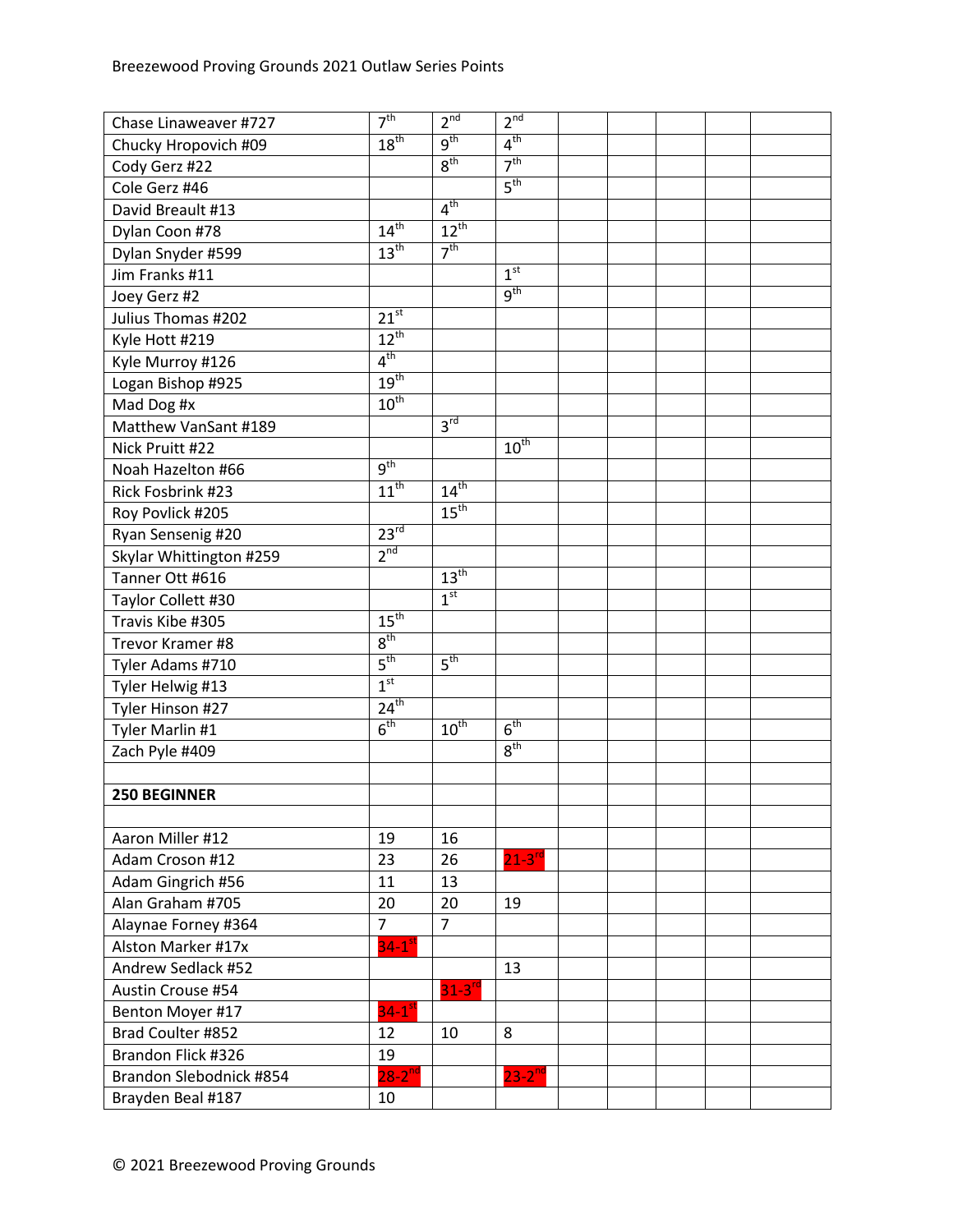| Brock Adams #3         | 24             |                |                      |  |  |  |
|------------------------|----------------|----------------|----------------------|--|--|--|
| Cade Mcdermott #6      |                | 18             |                      |  |  |  |
| Chad Brindle #5        | 24             |                |                      |  |  |  |
| Chad Brindle Jr #345   | 21             |                |                      |  |  |  |
| Cody Miller #48        |                | 28             |                      |  |  |  |
| Colby Troutman #555    | 16             | 12             | 11                   |  |  |  |
| Cole Minovich #301     | 9              | 12             | 10                   |  |  |  |
| Colin Seiler #14       | 24             |                |                      |  |  |  |
| Conner Eagle #2        | 15             |                |                      |  |  |  |
| Creed Norris #21       | 13             | 22             | 16                   |  |  |  |
| Dalton Lenen #302      |                |                | 22                   |  |  |  |
| Damian Hensley #10     | 19             | 22             |                      |  |  |  |
| David Breault #13      |                | 17             |                      |  |  |  |
| David Gray #43         | 22             |                |                      |  |  |  |
| David Silups #99       | 22             |                |                      |  |  |  |
| David Wood #111        | 18             | 9              | 16                   |  |  |  |
| Devon Stump #3         | 21             | 21             | 15                   |  |  |  |
| Dillion Mealey #34     |                | 13             |                      |  |  |  |
| Dylan Page #102        | 11             |                |                      |  |  |  |
| Edward Gomez #10x      |                | 9              |                      |  |  |  |
| Eric Von Lange #112    | 9              | 29             |                      |  |  |  |
| Evan Griffith #720     | 26             | 25             |                      |  |  |  |
| Gabe Bove #2           |                | 25             |                      |  |  |  |
| Gage Boden #28         | 8              | 16             | 12                   |  |  |  |
| Gideon Smith #33       | 18             | 24             | 18                   |  |  |  |
| Gio Feudale #4         | 14             | 8              |                      |  |  |  |
| Grey Abbott #240       | 16             |                |                      |  |  |  |
| Jacob Sunderland #109  |                | 30             | $25-2$ <sup>nd</sup> |  |  |  |
| Jaden Dettinger #88    | 23             | $\overline{7}$ |                      |  |  |  |
| Jaidyn Letterman #65   | 17             |                |                      |  |  |  |
| Jared Porter #234      | 16             |                | 20                   |  |  |  |
| Jason Glaze #912       |                | 11             |                      |  |  |  |
| Jason Manikowski #28   | 17             | 18             | 19                   |  |  |  |
| Jason Riddleberger #26 | 17             |                |                      |  |  |  |
| Jayden Dawson #7       | 11             |                | 9                    |  |  |  |
| Jessica Hepner #323    |                | 14             |                      |  |  |  |
| Joey Gerz #2           |                |                | 14                   |  |  |  |
| John Kerr #83          | 15             | 11             | 11                   |  |  |  |
| Josh Chrest #317       |                | 17             |                      |  |  |  |
| Josh Coulter #320      | 20             | 20             | 15                   |  |  |  |
| Josh Dixon #741        | 23             | 21             | 17                   |  |  |  |
| Josiah Dick #290       |                |                | 20                   |  |  |  |
| Justin Verbonitz #410  | 25             |                |                      |  |  |  |
| Kaden Wagner #1        | 18             |                |                      |  |  |  |
| Kaleb Popson #62       | $\overline{7}$ |                |                      |  |  |  |
| Kameron Holderbaum #44 |                | 27             | 21                   |  |  |  |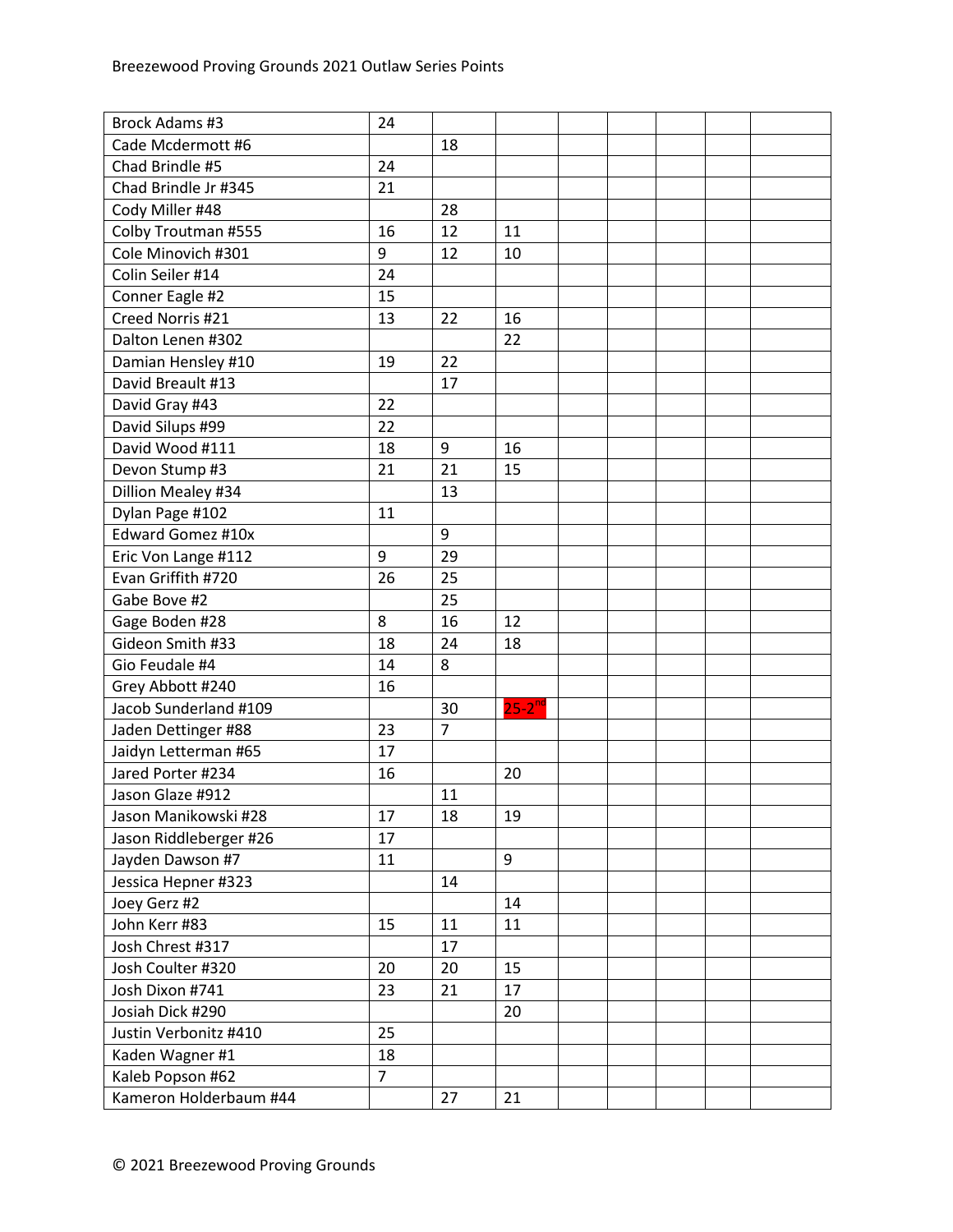| Karl Knoebel #420                      |                            |                      | 10                   |     |       |       |       |               |
|----------------------------------------|----------------------------|----------------------|----------------------|-----|-------|-------|-------|---------------|
| Kaz Thompson #335                      | 15                         | 15                   | 13                   |     |       |       |       |               |
| Kyle Cunningham #219                   | 22                         | $33-2$ <sup>nd</sup> | $28-1$ <sup>st</sup> |     |       |       |       |               |
| Kyle Ramsey #17                        | 20                         | 27                   | 8                    |     |       |       |       |               |
| Landon Dattingey #69                   | 26                         |                      |                      |     |       |       |       |               |
| Logan Bishop #925                      | $29 - 2^{nd}$              |                      |                      |     |       |       |       |               |
| Luke Mowery #20                        |                            |                      | 12                   |     |       |       |       |               |
| Marshall Amspacher #747                | 13                         |                      |                      |     |       |       |       |               |
| Matthew Yeretta #525                   | 10                         |                      |                      |     |       |       |       |               |
| Michael Carr #124                      |                            |                      | $23-3$ <sup>rd</sup> |     |       |       |       |               |
| Mikey Stull #702                       | 6                          |                      |                      |     |       |       |       |               |
| Nathan Heath #8                        | 25                         |                      |                      |     |       |       |       |               |
| Nick McCann #8                         | 12                         |                      |                      |     |       |       |       |               |
| Nick Seek #715                         | 13                         | 14                   |                      |     |       |       |       |               |
| On Doug #800                           |                            | 10                   |                      |     |       |       |       |               |
| Paulie Bove #18                        |                            | $38-1^\circ$         |                      |     |       |       |       |               |
| Robert Mentzer #722                    | $29 - 2^{nd}$              |                      |                      |     |       |       |       |               |
| Robert Winter #43                      |                            | $30-3$ <sup>rd</sup> |                      |     |       |       |       |               |
| Scott Walter #714                      | 12                         | 15                   |                      |     |       |       |       |               |
| Shane Jernigan #156                    |                            |                      | 14                   |     |       |       |       |               |
| Shawn Koller #08                       | 8                          | 8                    |                      |     |       |       |       |               |
| Taylor Smith #x                        | 14                         |                      |                      |     |       |       |       |               |
| Tom Weir #11                           |                            | 24                   |                      |     |       |       |       |               |
|                                        |                            |                      |                      |     |       |       |       |               |
| Tony Stilling #23                      |                            | 19                   |                      |     |       |       |       |               |
| Travis Berggren #122                   | $26 - 3^{rd}$              | $37-1$ <sup>st</sup> | $30-1st$             | --- | $---$ | $---$ | $---$ | <b>BUMPED</b> |
| Travis Weisner #799                    |                            | $32-2^{nd}$          |                      |     |       |       |       |               |
| Trent Almony #118                      |                            |                      | $\overline{7}$       |     |       |       |       |               |
| Trevor Sabal #909                      | 10                         |                      |                      |     |       |       |       |               |
| Tyler Gardner #209                     | 14                         |                      |                      |     |       |       |       |               |
| Tyler Lanza #22                        |                            | 26                   |                      |     |       |       |       |               |
| Weston Barnes #1                       | 9                          |                      |                      |     |       |       |       |               |
| William Shockey #217                   | $33-1$ <sup>st</sup>       | 23                   |                      |     |       |       |       |               |
| Wilson Berggren #27                    | 25                         | 23                   | 9                    |     |       |       |       |               |
| Zach Pyle #409                         |                            |                      | 17                   |     |       |       |       |               |
| Zach Tanis #789                        |                            | 19                   |                      |     |       |       |       |               |
| Zack Mack #616                         | 21                         |                      |                      |     |       |       |       |               |
| Zack Rickard #41                       | $27 - 3^{r c}$             | 28                   | 18                   |     |       |       |       |               |
| Zack Shaw #525                         | $27 - 3^{rd}$              | 29                   |                      |     |       |       |       |               |
|                                        |                            |                      |                      |     |       |       |       |               |
| <b>450 BEGINNER</b>                    |                            |                      |                      |     |       |       |       |               |
|                                        |                            |                      |                      |     |       |       |       |               |
| Aaron Miller #12x                      |                            | 13                   |                      |     |       |       |       |               |
| Antonio Mathis #474                    | 19                         |                      |                      |     |       |       |       |               |
| Billy Hildebrand#43                    |                            | 20                   |                      |     |       |       |       |               |
| Blake Lincoln #555<br>Blaze Moyer #248 | $32-1$ <sup>st</sup><br>20 | 21<br>19             |                      |     |       |       |       |               |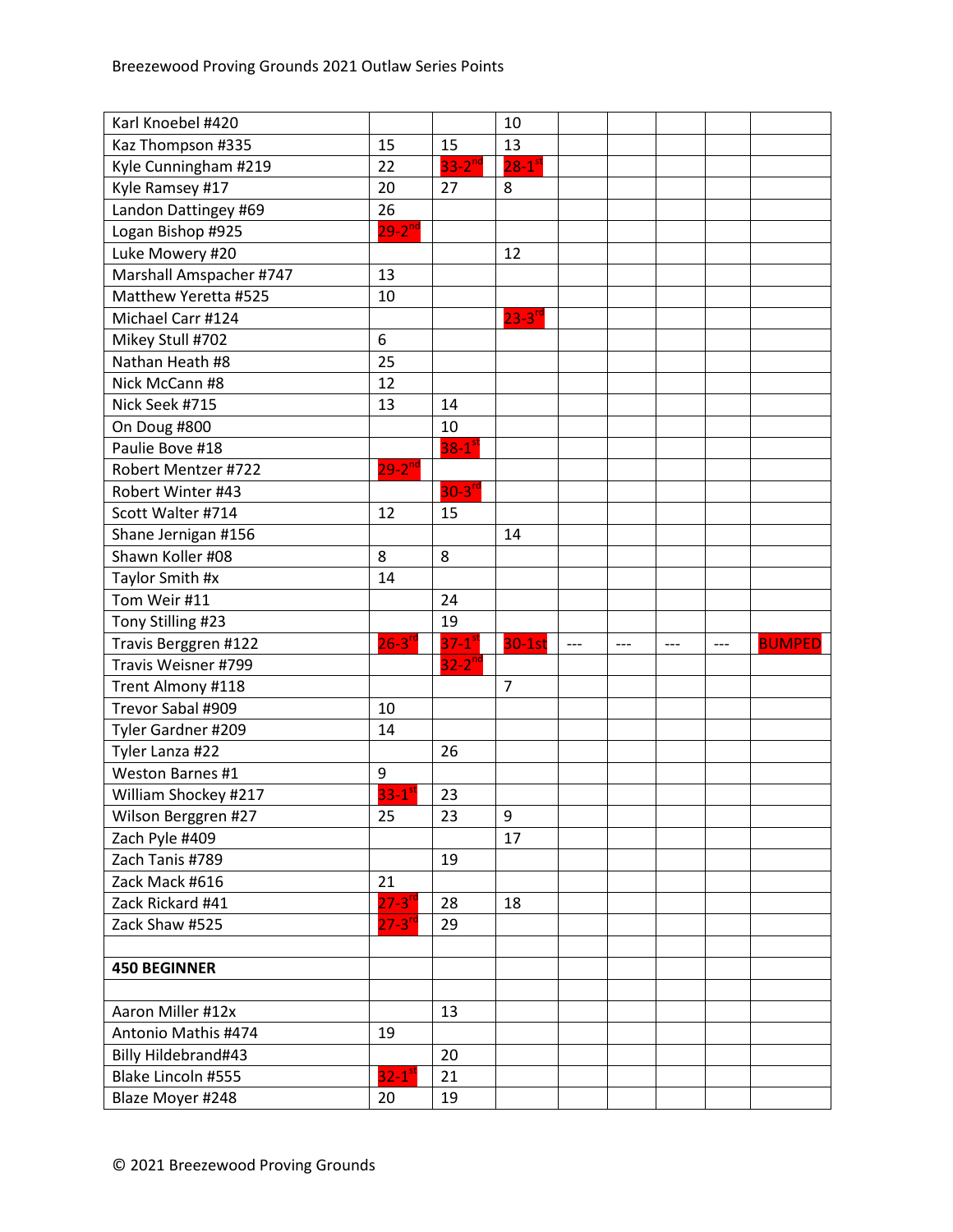| Brandon Ryman #92                      | 6                    |                            |               |       |       |       |       |               |
|----------------------------------------|----------------------|----------------------------|---------------|-------|-------|-------|-------|---------------|
| Brandon Slebdonick #854                | 11                   |                            | 25            |       |       |       |       |               |
| Brock Adams #333                       | 8                    |                            |               |       |       |       |       |               |
| Bryce Plessinger #117                  | 22                   | 21                         |               |       |       |       |       |               |
| Bubba Lincoln #222                     | 10                   |                            |               |       |       |       |       |               |
| Cade Leatherman #367                   |                      | 18                         |               |       |       |       |       |               |
| Carl Davenport #88                     | 12                   | 11                         |               |       |       |       |       |               |
| Charlie Rill #11c                      |                      |                            | 36            |       |       |       |       |               |
| Chris Mirs #55                         | 15                   |                            |               |       |       |       |       |               |
| Cody Gerz #22                          | $25-3$ <sup>rd</sup> | $22 - 3$ <sup>rd</sup>     | $31 - 2^{nc}$ | $---$ | $---$ | $---$ | $---$ | <b>BUMPED</b> |
| Cody Grey #504                         | 17                   |                            |               |       |       |       |       |               |
| Cody Miller #316                       |                      | $\overline{7}$             |               |       |       |       |       |               |
| Cole Gerz #46                          | 22                   |                            | 22            |       |       |       |       |               |
| Dalton Lemen #502                      |                      |                            | 20            |       |       |       |       |               |
| David Manikowski #113                  | 24                   | 20                         | 21            |       |       |       |       |               |
| David Riconni #737                     | 17                   |                            |               |       |       |       |       |               |
| David Swinger #3                       | 19                   | 15                         | 16            |       |       |       |       |               |
| Dennis Marsch #613                     |                      | 10                         |               |       |       |       |       |               |
| Derrick Kuchinka #64                   |                      | $23 - 3^{rd}$              |               |       |       |       |       |               |
| Devon Stump #3                         | 15                   | 19                         | 18            |       |       |       |       |               |
| Dustin Ebaugh #82                      |                      |                            | 28            |       |       |       |       |               |
| Dustin Ziemba #999                     |                      |                            | 13            |       |       |       |       |               |
| Dylan Coon #78                         | $25-3$ <sup>rd</sup> | $29 - 1$ <sup>st</sup>     | $29 - 3^{rd}$ | $---$ | $---$ | ---   | $---$ | <b>BUMPED</b> |
|                                        |                      |                            |               |       |       |       |       |               |
| Dylan Snyder #599                      | $32-1$ <sup>st</sup> | $25 - 2^{nd}$              | 26            |       |       |       |       |               |
| Eric VonLange #112                     |                      | 15                         |               |       |       |       |       |               |
| Gordy Marsch #331                      | 18                   | 12                         | 27            |       |       |       |       |               |
| Jacob Sunderlin #109                   |                      | 6                          | 17            |       |       |       |       |               |
| Jarred Coleman #96                     | $\overline{7}$       |                            |               |       |       |       |       |               |
| Jason Keefer #817                      |                      | 12                         |               |       |       |       |       |               |
| Jason Riddleberger #26                 | 14                   |                            |               |       |       |       |       |               |
| Jason Wilbur #402                      |                      |                            | 19            |       |       |       |       |               |
| Jonathan Cook #331                     |                      |                            | 10            |       |       |       |       |               |
| Josh Chrest #317                       |                      | 16                         |               |       |       |       |       |               |
| Josh Coulter #320                      |                      | 8                          | 11            |       |       |       |       |               |
| Josh Phillips #51                      |                      |                            | 15            |       |       |       |       |               |
| JP Heffren #5                          |                      |                            | 24            |       |       |       |       |               |
| Justin Adams #20                       | 16                   |                            |               |       |       |       |       |               |
| Justin Verbonitz #410                  | 23                   |                            |               |       |       |       |       |               |
| Kaleb Popson #62                       | $\overline{7}$       |                            |               |       |       |       |       |               |
| Matt Adams #1                          | $27-2^{nd}$          |                            |               |       |       |       |       |               |
| Matt Baker #517                        |                      |                            | 8             |       |       |       |       |               |
| Michael Cox #248                       | 12                   | 11                         | 12            |       |       |       |       |               |
| Mikey Stull #702                       | 20                   | 14                         |               |       |       |       |       |               |
| Nick Feudale #14                       | 11                   |                            |               |       |       |       |       |               |
| Nick Richardson #45<br>Paulie Bove #18 | 18                   | 17<br>$30-1$ <sup>st</sup> |               |       |       |       |       |               |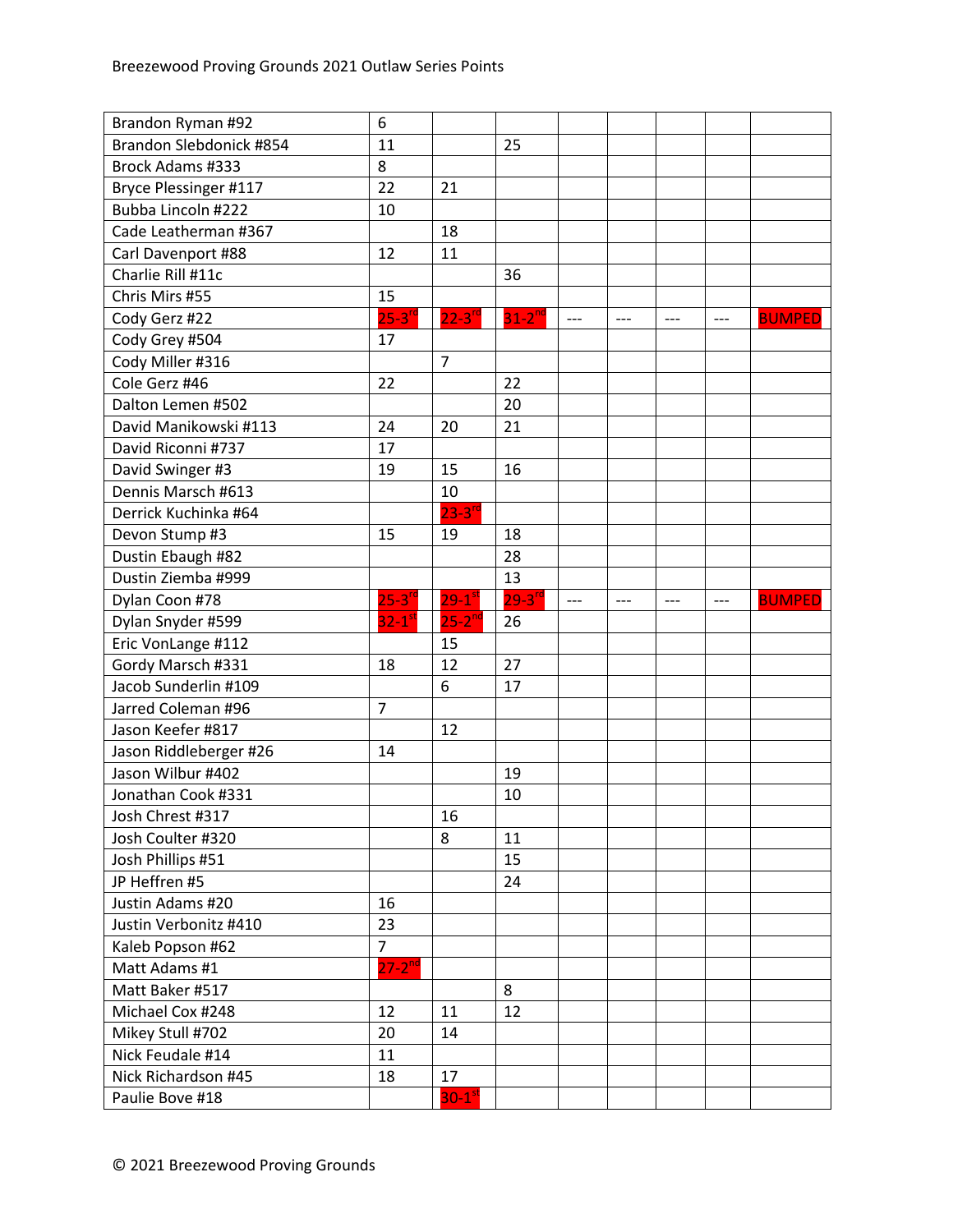| Quentin Thomas #17          | 13            | 10             |                |  |  |  |
|-----------------------------|---------------|----------------|----------------|--|--|--|
| Robert Mentzer #722         | 23            |                |                |  |  |  |
| Robert Winter #43           |               | 8              |                |  |  |  |
| Ryan Adams #878             | 9             | 9              | 9              |  |  |  |
| Ryan Sensenig #20           | 10            |                |                |  |  |  |
| Scott Walter #714           | 9             |                |                |  |  |  |
| Shane Jernigan #156         | 21            | 18             | 14             |  |  |  |
| Tanner Ott #616             |               | 13             |                |  |  |  |
| Tayte Donovan #717          | 24            |                |                |  |  |  |
| Tim Schmidt #258            |               | 9              |                |  |  |  |
| Tony Stilling #23           | 13            | 17             |                |  |  |  |
| Travis Ritter #420          | 21            | 14             | 23             |  |  |  |
| Travis Welsner #799         |               | $24-2^{nd}$    |                |  |  |  |
| Wes Fritz #46               | 14            |                |                |  |  |  |
| William Shockey #217        | $27 - 2^{nd}$ | 22             |                |  |  |  |
| Zachary Burgan #27          | 8             |                |                |  |  |  |
| Zack Shaw #525              |               | 16             |                |  |  |  |
| Zan Wills #99               | 16            |                |                |  |  |  |
|                             |               |                |                |  |  |  |
| <b>250 INTERMEDIATE</b>     |               |                |                |  |  |  |
|                             |               |                |                |  |  |  |
| Adam Miller #57             | 16            |                |                |  |  |  |
| Alex Wiggins #182           |               | 6              | 9              |  |  |  |
| <b>Braxton Mitchell #20</b> | 37            |                |                |  |  |  |
| Brendan Emerick #422        |               |                | 18             |  |  |  |
| <b>Brett Lancaster #385</b> |               |                | 21             |  |  |  |
| Brock Jumper #112           | 27            |                |                |  |  |  |
| Caleb Allebaugh #113        |               | 19             |                |  |  |  |
| Chance Fisher #79           | 18            | 15             |                |  |  |  |
| Chase Linaweaver #727       | 19            | 22             | $\overline{7}$ |  |  |  |
| Chris Hazelton #65          | 17            | 13             |                |  |  |  |
| Danny Waldrop #73           | 12            | 12             |                |  |  |  |
| Dayne Miller #28            |               | 8              | 11             |  |  |  |
| Dean Childers #188          |               | 17             |                |  |  |  |
| Ethan Schwartz #826         | 13            |                |                |  |  |  |
| Gage Allebaugh #118         |               | $\overline{7}$ |                |  |  |  |
| Joey Gerz #2                | 8             |                |                |  |  |  |
| Josh Phillips #51           | 10            |                |                |  |  |  |
| Joshua David #11            | 20            |                |                |  |  |  |
| Kaige Norris #22            | 21            | 18             | 12             |  |  |  |
| Marcus Everly #13           | 29            | 10             | 23             |  |  |  |
| Matthew VanSant #189        | 32            | 27             | 13             |  |  |  |
| Michael Ashby #56           | 14            |                |                |  |  |  |
| Michael Lancaster #7        |               |                | 16             |  |  |  |
| Michael Novella #319        |               |                | 15             |  |  |  |
| Noah Hazelton #66           | 23            | 20             | 17             |  |  |  |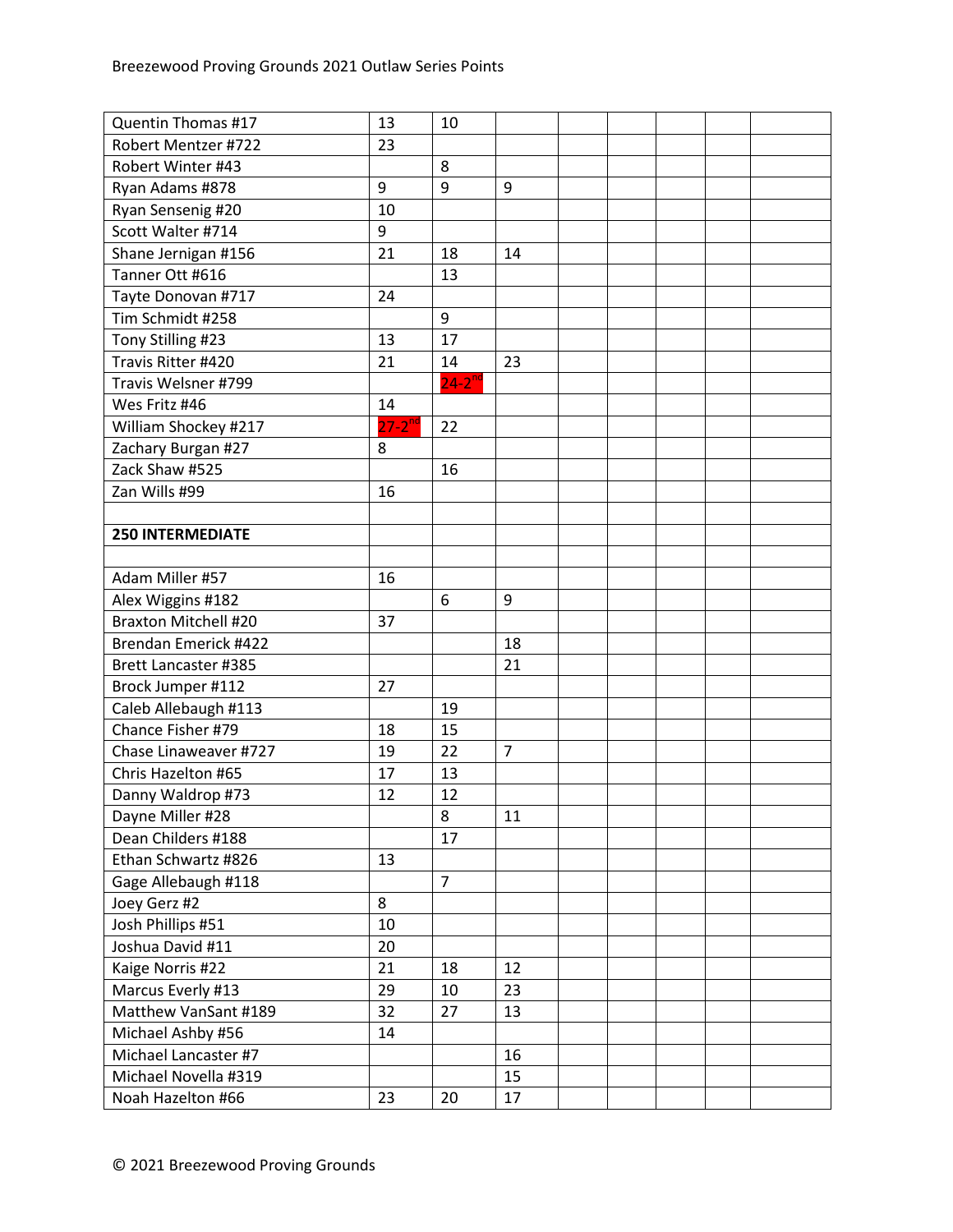| Robert Shuster #831         | 30             |                | 28 |  |  |  |
|-----------------------------|----------------|----------------|----|--|--|--|
| Sam Waldrop #336            |                | 9              | 14 |  |  |  |
| Sam Wilson #131             | 9              |                |    |  |  |  |
| Scott Garrety #117          | 25             |                | 20 |  |  |  |
| Thorn Brothers #151         | 28             | 14             | 19 |  |  |  |
| Trevor Kramer #8            | 22             |                |    |  |  |  |
| Tyler Adams #710            | 15             | 16             |    |  |  |  |
| Tyler Bockman #219          | 24             |                |    |  |  |  |
| Tyler Hill #512             | 26             | 11             | 10 |  |  |  |
| Zach Waldrop #116           | 11             |                |    |  |  |  |
| Zane Poorbaugh #37          |                |                | 8  |  |  |  |
|                             |                |                |    |  |  |  |
| <b>450 INTERMEDIATE</b>     |                |                |    |  |  |  |
|                             |                |                |    |  |  |  |
| Adam Miller #57             | 16             | 6              | 10 |  |  |  |
| Brady Lanzendorfer #71      |                | 10             | 11 |  |  |  |
| <b>Braxton Mitchell #20</b> | 34             |                |    |  |  |  |
| <b>Brett Lancaster #385</b> |                |                | 18 |  |  |  |
| Brett Pochet #225           | 22             | 16             | 16 |  |  |  |
| Casey Payne #34             | 14             |                |    |  |  |  |
| Chucky Hropovich #09        | 13             | 9              | 8  |  |  |  |
| Cody Johnson #31            | 29             |                |    |  |  |  |
| Dayne Miller #28            |                | 15             | 12 |  |  |  |
| Dean Childers #188          |                | 14             |    |  |  |  |
| Dustin Mallow #58           | 10             | 17             |    |  |  |  |
| Greg Seltzer #10            | 20             | 25             | 26 |  |  |  |
| Jacoby Finlaysen #10        | 9              |                |    |  |  |  |
| Jim Franks #11              |                |                | 14 |  |  |  |
| John Selby 317              | 19             |                |    |  |  |  |
| Josh Buckner #56            | 8              | $\overline{7}$ |    |  |  |  |
| Marcus Everly #13           | 25             | 18             | 15 |  |  |  |
| Michael Ashby #56           | 12             |                |    |  |  |  |
| Michael Lancaster #7        |                |                | 7  |  |  |  |
| Noah Hazelton #66           | 17             |                |    |  |  |  |
| Pat Vaughn #114             | $\overline{7}$ |                |    |  |  |  |
| Robert Shuster #831         | 26             |                | 21 |  |  |  |
| Sam Wilson #131             | 21             |                |    |  |  |  |
| Scott Garrety #117          |                |                | 9  |  |  |  |
| Stone Dyer #187             | 24             |                |    |  |  |  |
| Taylor Collett #30          |                | 20             |    |  |  |  |
| Thorn Brothers #151         | 23             | 13             | 17 |  |  |  |
| Travis Kibe #305            | 27             | 12             | 18 |  |  |  |
| Tyler Adams #710            | 18             | 11             |    |  |  |  |
| Tyler Hill #512             | 15             | 8              | 13 |  |  |  |
| Wyatt Everhart #510         | 11             |                |    |  |  |  |
|                             |                |                |    |  |  |  |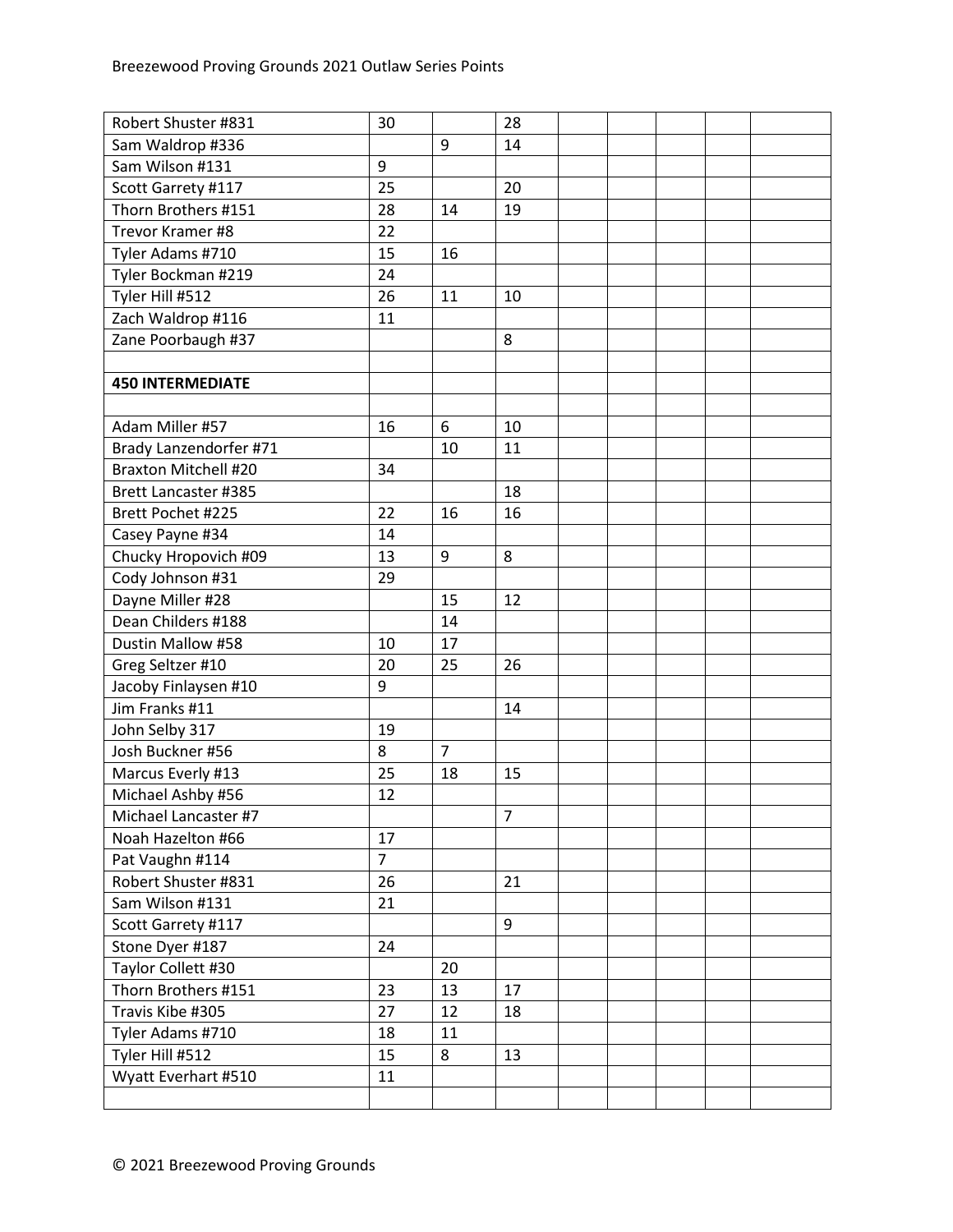| <b>250 ADVANCED</b>     |                |                |                |  |  |  |
|-------------------------|----------------|----------------|----------------|--|--|--|
|                         |                |                |                |  |  |  |
| Benton Moyer #17        |                | 6              |                |  |  |  |
| Cody Andres #50         | 10             |                |                |  |  |  |
| Timmy Crosby #279       | 15             | 13             |                |  |  |  |
| Tommy Lenz #283         | $\overline{7}$ |                |                |  |  |  |
| Tyler Marlin #1         | 8              | 8              | 11             |  |  |  |
| Wyatt Everhart #510     | 6              |                |                |  |  |  |
|                         |                |                |                |  |  |  |
| <b>450 ADVANCED</b>     |                |                |                |  |  |  |
|                         |                |                |                |  |  |  |
| Andrew Day #94          |                | 12             |                |  |  |  |
| Cody Andres #50         | 9              |                |                |  |  |  |
| Joey Deneen #257        |                | 10             | 13             |  |  |  |
| Josh Howser #718        | 17             | 8              | 8              |  |  |  |
| Kyle Hott #219          | $\overline{7}$ |                |                |  |  |  |
| Randy Lawson #209       | 10             | 6              | 6              |  |  |  |
| Ryan Rassa #307         |                | 9              |                |  |  |  |
| Skylar Whittington #259 | 6              |                |                |  |  |  |
| Timmy Crosby #279       | 12             | 17             |                |  |  |  |
| Tyler Helwig #13        | 8              | $\overline{7}$ |                |  |  |  |
|                         |                |                |                |  |  |  |
| VET 30+ OPEN            |                |                |                |  |  |  |
|                         |                |                |                |  |  |  |
| Alex Wiggins #182       |                | 12             | 10             |  |  |  |
| Brandon Smith #142      | 25             |                |                |  |  |  |
| Charlie Rill #11c       |                |                | 17             |  |  |  |
| Chris Hazelton #65      | 20             | 18             | 14             |  |  |  |
| Cody Gray #504          | 11             |                |                |  |  |  |
| Daniel Reinhardt #781   | 12             |                |                |  |  |  |
| Dean Childers #188      |                | 22             |                |  |  |  |
| Derrick Kuchinka #64    |                | 19             |                |  |  |  |
| Donny Cross #117        | 7              |                |                |  |  |  |
| Jason Keefer #817       |                | 10             |                |  |  |  |
| John Selby #17          | 21             |                |                |  |  |  |
| Josh Costaldo #587      |                | 6              | 8              |  |  |  |
| Josh Howser #718        | 32             | 30             | 24             |  |  |  |
| Justin Gruden #664      | 19             |                |                |  |  |  |
| Kurt Karcher #495       | 16             | 16             | 6              |  |  |  |
| Mad Dog #x              | 22             |                |                |  |  |  |
| Matt Adams #1           | 23             |                |                |  |  |  |
| Matt Grove #472         | 10             | 15             | $\overline{7}$ |  |  |  |
| Michael Novella #319    |                |                | 15             |  |  |  |
| Mike Feathers #447      | 17             | 13             |                |  |  |  |
| Paul Hrubochak #735     | 14             | 20             | 16             |  |  |  |
| Percy Clair #353        |                | 8              |                |  |  |  |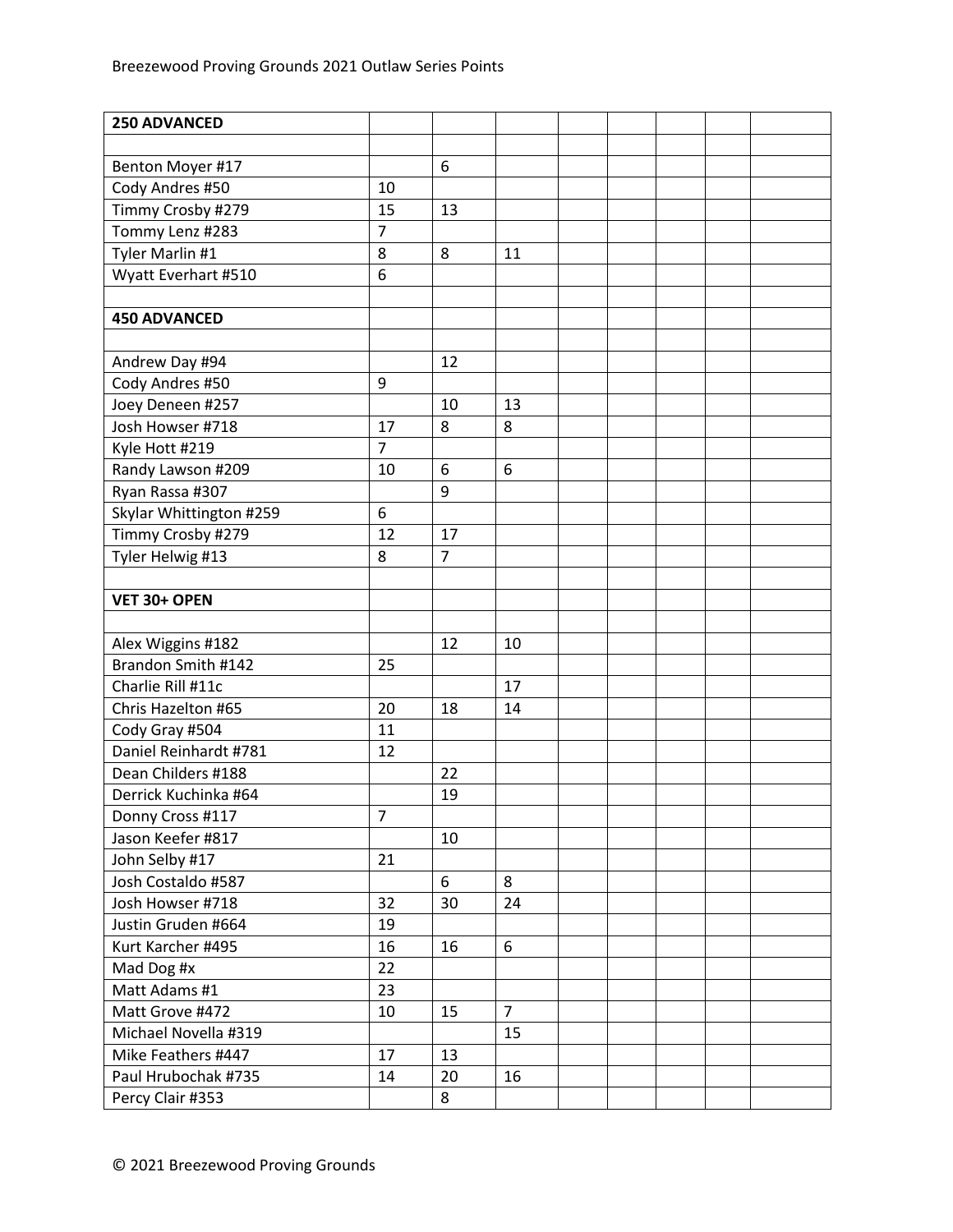| Randy Lawson #209      | 27             | 25               | 19             |  |  |  |
|------------------------|----------------|------------------|----------------|--|--|--|
| Rick Fosbrink #23      |                | $\overline{7}$   |                |  |  |  |
| Russell Justus #283    | 6              |                  |                |  |  |  |
| Ryan Adams #828        | 8              | 9                | 11             |  |  |  |
| Taylor Collett #30     |                | 23               |                |  |  |  |
| Travis Ritter #420     | 18             | 17               | 13             |  |  |  |
| Tyler Hill #512        | 24             | 21               | 12             |  |  |  |
| Wes Fritz #46          | 13             |                  |                |  |  |  |
| Zack Shaw #525         | 9              | 11               |                |  |  |  |
| Zeb Scott #629         | 15             | 14               | 9              |  |  |  |
|                        |                |                  |                |  |  |  |
| <b>SENIOR 45+ OPEN</b> |                |                  |                |  |  |  |
|                        |                |                  |                |  |  |  |
| Bill Lauver #442       | 13             | 9                | 11             |  |  |  |
| Danny Waldrop #73      | 18             | 14               | 14             |  |  |  |
| Don Breinich #457      | $\overline{7}$ | $\overline{7}$   | $\overline{7}$ |  |  |  |
| Howard Ramsey #635     | 9              |                  |                |  |  |  |
| Jim Laird #87          |                |                  | 8              |  |  |  |
| Karl Knoebel #420      |                | $\boldsymbol{6}$ | 6              |  |  |  |
| Mark Howser #117       | 16             | 11               | 10             |  |  |  |
| Matt Exline #97        |                | 12               |                |  |  |  |
| Matt VanSant #189      | 15             |                  |                |  |  |  |
| Mike Pettit #546       | 11             |                  |                |  |  |  |
| Paul Hrubochak #735    | 23             | 19               | 19             |  |  |  |
| Ray Eldridge #747      | 10             |                  |                |  |  |  |
| Rick Kramer #43        | 12             |                  |                |  |  |  |
| Ron Adams #424         | 8              |                  |                |  |  |  |
| Troy Kull #747         |                | 8                | 9              |  |  |  |
| Zeb Scott #629         | 14             | 10               | 12             |  |  |  |
|                        |                |                  |                |  |  |  |
| <b>PIT BIKE OPEN</b>   |                |                  |                |  |  |  |
|                        |                |                  |                |  |  |  |
| #385                   | 12             |                  |                |  |  |  |
| Bryson Brink #317      | 13             |                  |                |  |  |  |
| Caden Mazur #420       | 11             |                  |                |  |  |  |
| Hunter Heath #8        | 8              |                  |                |  |  |  |
| JP Long #43            | 9              |                  |                |  |  |  |
| Lucas Cook #521        | $\overline{7}$ |                  |                |  |  |  |
| Ricky Smith #859       | 10             |                  |                |  |  |  |
| Ron Doug #800          | 15             | 12               |                |  |  |  |
| Stuart Lewis #15       | 20             |                  |                |  |  |  |
|                        |                |                  |                |  |  |  |
|                        |                |                  |                |  |  |  |
| <b>QUADS</b>           |                |                  |                |  |  |  |
|                        |                |                  |                |  |  |  |
| 50/70 OPEN             |                |                  |                |  |  |  |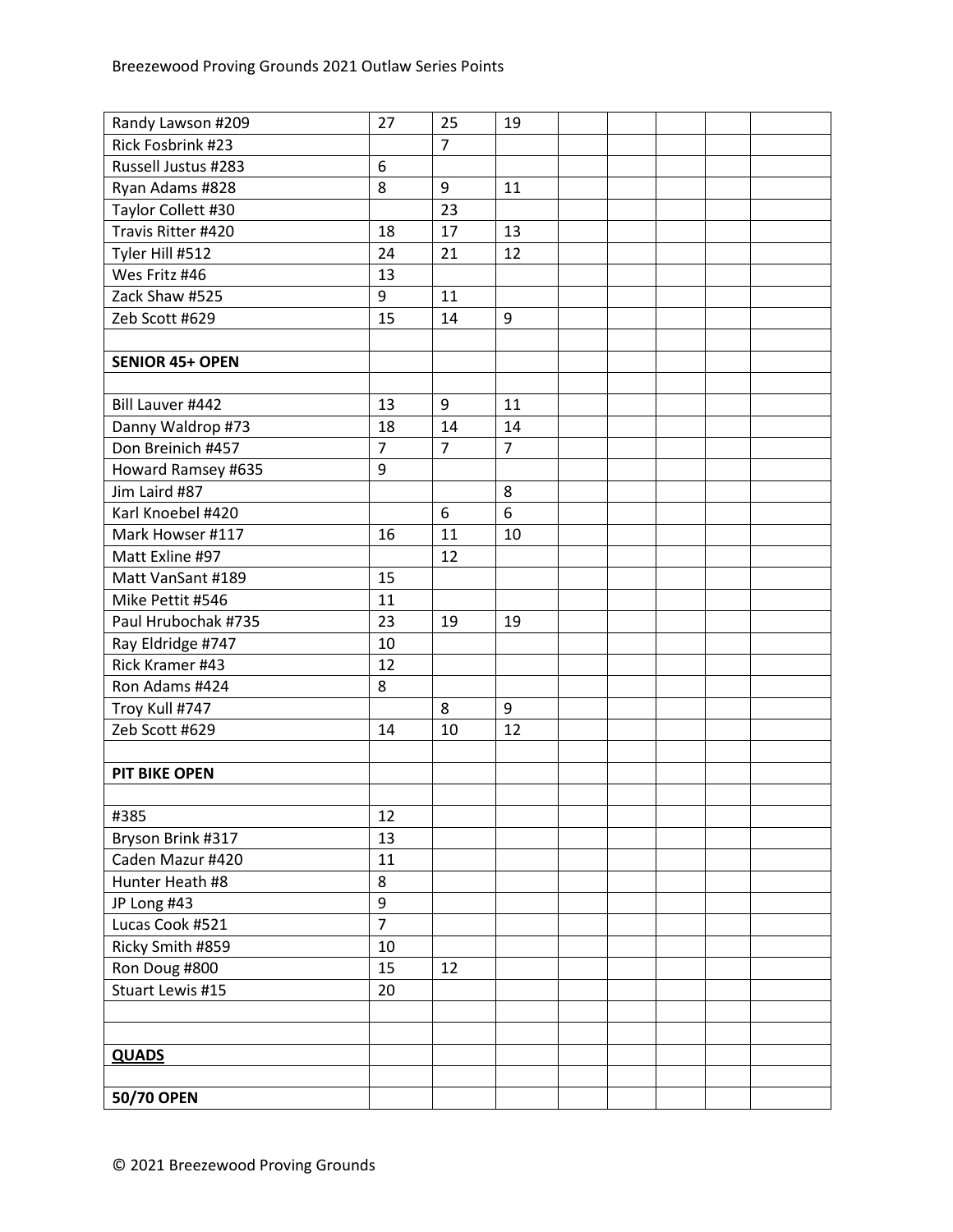| Alayna Loomis #24         |                | 10             |                |  |  |  |
|---------------------------|----------------|----------------|----------------|--|--|--|
| Domeano Dunnigan #1       | 9              |                |                |  |  |  |
| Easton Hackenburg #24     | 14             | 15             | 13             |  |  |  |
| Jacob Thornton #85        |                | $\overline{7}$ | 6              |  |  |  |
| Jane Beckett #128         | $\overline{7}$ |                |                |  |  |  |
| Landon Perrier #4         | 6              | 6              |                |  |  |  |
| Ryan Notarianni #4        |                | 8              | 8              |  |  |  |
|                           |                |                |                |  |  |  |
| 90/125 OPEN               |                |                |                |  |  |  |
|                           |                |                |                |  |  |  |
| Abby Waskiewicz #010      | $\overline{7}$ | 9              | $\overline{7}$ |  |  |  |
| Alayna Loomis #24         |                | 8              |                |  |  |  |
| Annabella Eichner-Zuk #11 | 6              |                | 6              |  |  |  |
| Easton Hackenburg #24     | 10             | 12             | 10             |  |  |  |
| Elliana Shockey #316      |                | 6              |                |  |  |  |
| Grace Shockey #321        |                | 10             | 8              |  |  |  |
| Jenna Crone #108          | 8              |                |                |  |  |  |
| Ryker Loomis #7           |                | $\overline{7}$ |                |  |  |  |
| Super Zach Notarianni #9  | 15             | 17             | 15             |  |  |  |
|                           |                |                |                |  |  |  |
|                           |                |                |                |  |  |  |
| 200/300 OPEN              |                |                |                |  |  |  |
|                           |                |                |                |  |  |  |
| Ethan Lapp #325           |                | 6              |                |  |  |  |
| Ray Eldridge #95          | 8              |                |                |  |  |  |
| Super Zach Notarianni #6  | 13             | 8              | 11             |  |  |  |
| Vincent Dillon #54        |                | 13             |                |  |  |  |
|                           |                |                |                |  |  |  |
| 400 Open                  |                |                |                |  |  |  |
|                           |                |                |                |  |  |  |
| Campbell Thacker #131     |                | 14             |                |  |  |  |
| Dakota Pittman #998       |                | 10             | $\overline{7}$ |  |  |  |
| Dustin Shelly #109        | 13             |                |                |  |  |  |
| Hayden Wentz #407         |                | 9              |                |  |  |  |
| Kurt Lecorchick #715      | 8              | 12             | 12             |  |  |  |
| Kyle Arnold #5            | $\overline{7}$ |                |                |  |  |  |
| Kyle Church #007          | 11             |                | 10             |  |  |  |
| Matthew Bixler #26        | 6              | 11             |                |  |  |  |
| Mike Stossell #13         |                | 8              | 8              |  |  |  |
| Nicholas Lueatke #776     | 10             |                |                |  |  |  |
| Super Zach Notarianni #9  |                |                | 9              |  |  |  |
| Tyler Marlin #609         | 9              | $\overline{7}$ | 17             |  |  |  |
| Tyler Notarianni #6       | 18             | 19             | 6              |  |  |  |
|                           |                |                |                |  |  |  |
|                           |                |                |                |  |  |  |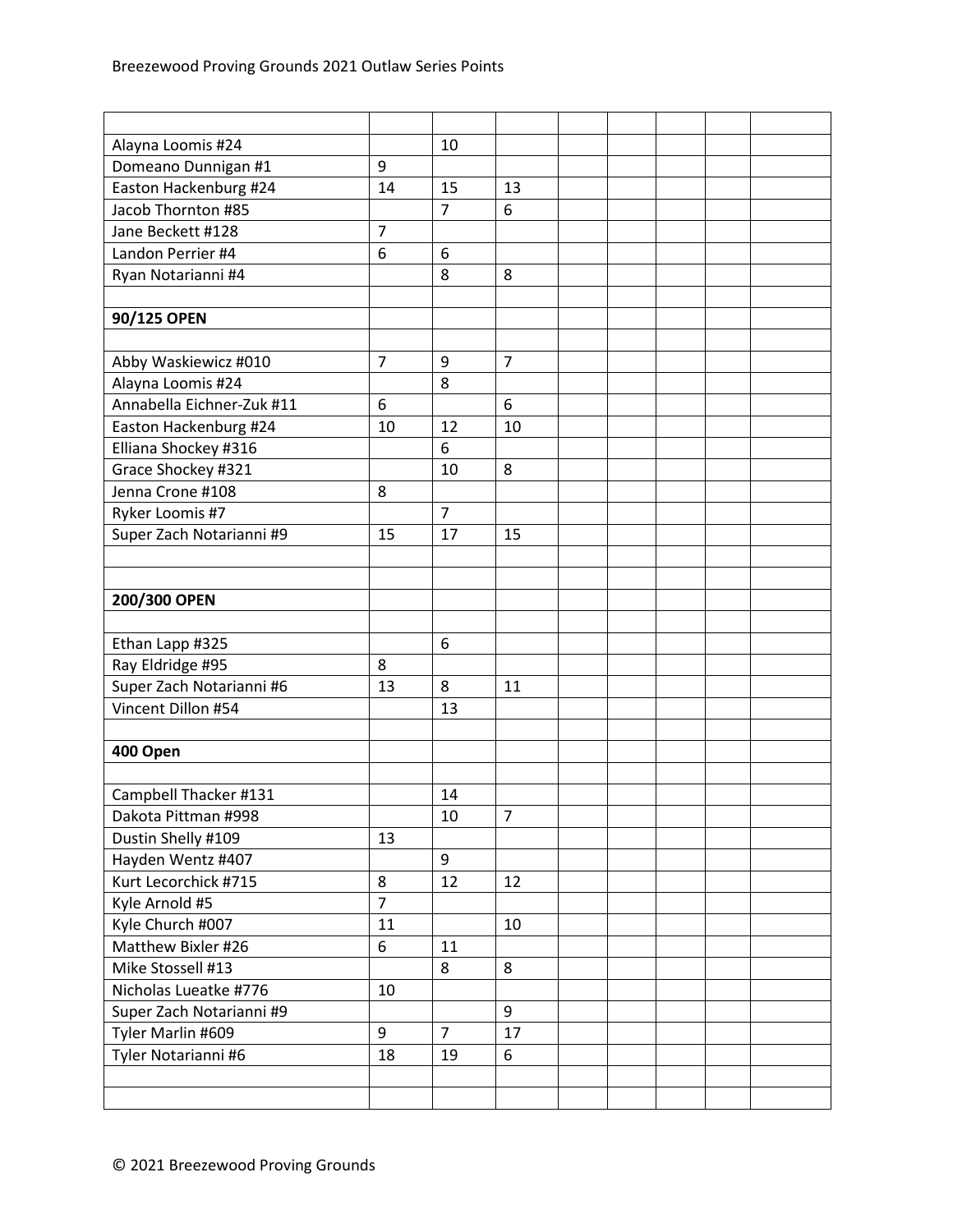| <b>BEGINNER OPEN</b>   |                        |                      |                      |  |  |  |
|------------------------|------------------------|----------------------|----------------------|--|--|--|
|                        |                        |                      |                      |  |  |  |
| #19                    | 12                     |                      |                      |  |  |  |
| Adam Croson #304       |                        | 15                   |                      |  |  |  |
| Andrew Wadel #48       |                        |                      | 9                    |  |  |  |
| Austin Lewis #343      | 15                     | 17                   |                      |  |  |  |
| Braden Povlick #128    |                        |                      | $\overline{7}$       |  |  |  |
| Buck Spring #293       | 14                     | 8                    |                      |  |  |  |
| Campbell Thacker #131  |                        | $20-2^{nd}$          |                      |  |  |  |
| Chad Lyons #708        |                        | 16                   |                      |  |  |  |
| Chase Fetterman #82    | 15                     |                      |                      |  |  |  |
| Chase Helsey #88       |                        | $18-3^{rd}$          |                      |  |  |  |
| Cody Stutzman #225     | 9                      |                      |                      |  |  |  |
| Curtis Zuk #28         |                        | 12                   | 10                   |  |  |  |
| Dalton Negley #3       |                        |                      | $16-3$ <sup>rd</sup> |  |  |  |
| Doug Sexton #23        |                        |                      | 8                    |  |  |  |
| Dustin Barnard #112    |                        | 15                   | 13                   |  |  |  |
| Felecha Dashem #118    | $25-1$ <sup>st</sup>   | $18-3$ <sup>rd</sup> | 14                   |  |  |  |
| Hadden Snyder #315     | 9                      | 9                    |                      |  |  |  |
| Hayden Wentz #407      | 11                     | 10                   |                      |  |  |  |
| Jacob Leland #67       | 11                     | 10                   | 11                   |  |  |  |
| Jake Englehart #211    | 10                     | 6                    |                      |  |  |  |
| Jake Miller #21        | 10                     | 8                    | 11                   |  |  |  |
| Jared O'Million #969   | 16                     | 12                   | 8                    |  |  |  |
| Jeremy Crandall #86    |                        | $\overline{7}$       |                      |  |  |  |
| Joey Miller #818       | $20-2^{nd}$            |                      | 14                   |  |  |  |
| John Baxter #486       |                        | 14                   |                      |  |  |  |
| Joseph Sites #305      | 16                     |                      |                      |  |  |  |
| Josh Dixon #741        |                        |                      | 9                    |  |  |  |
| Josh Helbers #157      |                        |                      | $\overline{7}$       |  |  |  |
| JR Rhinehart #10       | 13                     |                      |                      |  |  |  |
| Justin Hodge #98       |                        | 11                   |                      |  |  |  |
| Kyle Church #007       | $18-3rd$               |                      | $18-2^{nd}$          |  |  |  |
| Kyle Hardman #987      |                        | 9                    |                      |  |  |  |
| Kyle Snook #47         |                        |                      | 13                   |  |  |  |
| Matt Reagan #907       | $18-3$ <sup>rd</sup>   | 17                   | $22-1$ <sup>st</sup> |  |  |  |
| Max Bittinger #846     | 17                     |                      |                      |  |  |  |
| Nathan Nearhoof #714   | 8                      |                      |                      |  |  |  |
| Nathan Shank #625      | 13                     | 14                   | 12                   |  |  |  |
| Neal Beckett #287      | 14                     | 13                   | 15                   |  |  |  |
| Nick Schildtknecht #69 | $25 - 1$ <sup>st</sup> |                      | $23 - 1^{51}$        |  |  |  |
| Robert Mentzer #412    | $20-2^{nd}$            |                      |                      |  |  |  |
| Rusty Morder #920      |                        | $20 - 2^{nd}$        | $17 - 2^{nc}$        |  |  |  |
| Ryan Masi #61          |                        | 16                   |                      |  |  |  |
| TJ Nichols #55         |                        | $25-1$ <sup>st</sup> |                      |  |  |  |
| Tom Spencer #08        | 17                     |                      | $15-3$ <sup>rd</sup> |  |  |  |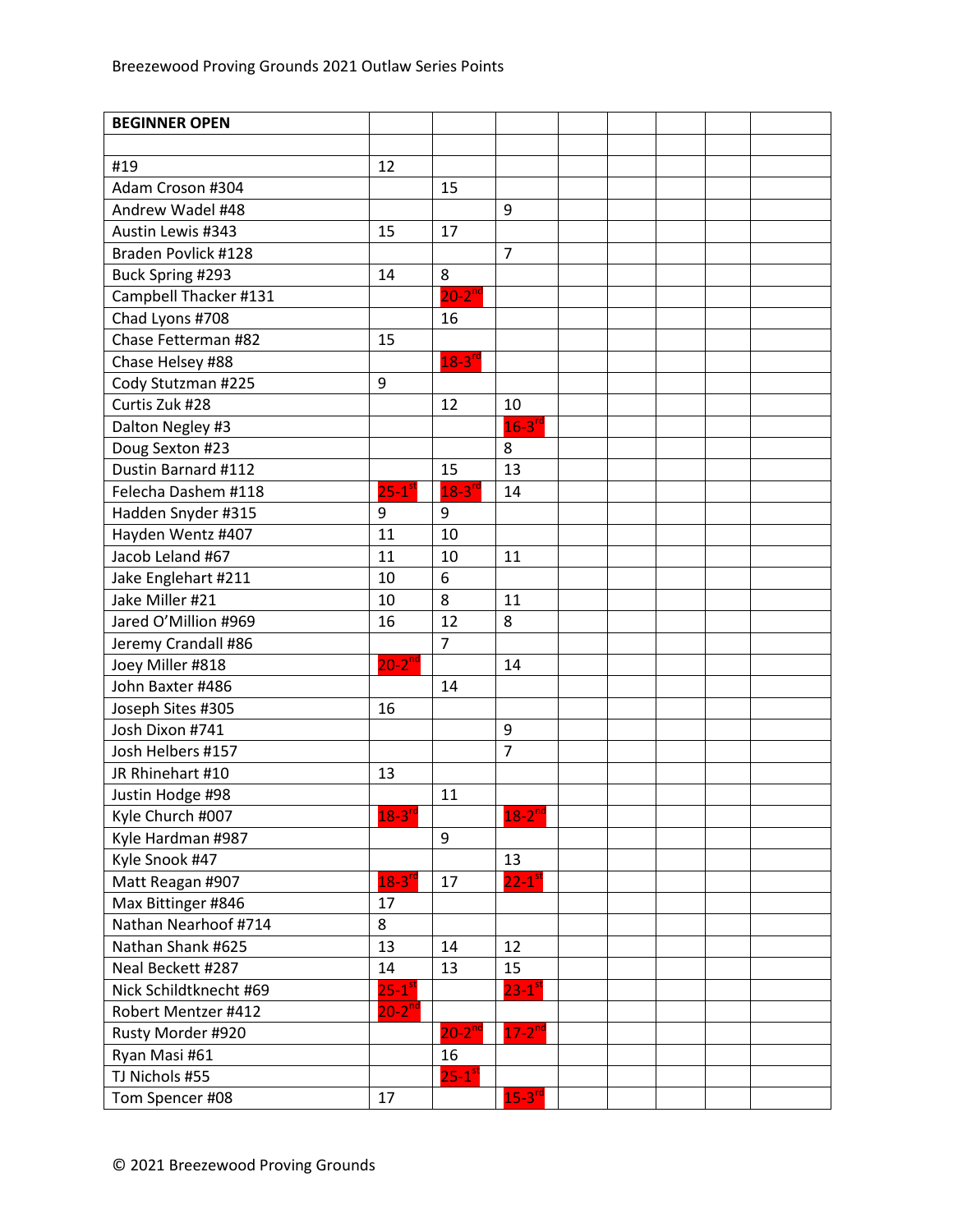| Travis Hodge #98         | 8              |                      | 10             |  |  |  |
|--------------------------|----------------|----------------------|----------------|--|--|--|
| Ty Morris #371           |                | 13                   |                |  |  |  |
| Ty Nichols 325           | 12             |                      |                |  |  |  |
| Vincent Dillon #54       |                | $25-1$ <sup>st</sup> |                |  |  |  |
| William Baker Jr #20     |                |                      | 12             |  |  |  |
| Zach Notarianni #9       |                | 11                   |                |  |  |  |
|                          |                |                      |                |  |  |  |
| <b>INTERMEDIATE OPEN</b> |                |                      |                |  |  |  |
|                          |                |                      |                |  |  |  |
| Blake Viands #625        |                | 18                   | 16             |  |  |  |
| Brendan Kuchinka #88     | 8              | 23                   | 19             |  |  |  |
| Cory Thornton #27        | 11             | $\overline{7}$       | 9              |  |  |  |
| Darren Davis #118x       |                |                      | 17             |  |  |  |
| Ethan Worden #794        | 18             | 12                   | 14             |  |  |  |
| Garret Snook #93         |                |                      | 15             |  |  |  |
| Joey Acquauiaa #616      |                |                      | $\overline{7}$ |  |  |  |
| John Wiesheier #524      | 12             | 15                   | 11             |  |  |  |
| Josh Castaldo #587       | 13             | 16                   | 24             |  |  |  |
| Rich Crowley #118        | $\overline{7}$ | 10                   | 10             |  |  |  |
| Ricky Campbell #82       | 15             | 8                    | 12             |  |  |  |
| Shelby Cobrando #55      | 14             | 14                   | 8              |  |  |  |
| Stacey Eckenrode #431    | 10             | 11                   |                |  |  |  |
| Taylor Smith #412        | 9              | 13                   |                |  |  |  |
| Tyler Kalp #28           | 16             | 9                    | 13             |  |  |  |
| Zack Davies #3           | 23             | 6                    |                |  |  |  |
|                          |                |                      |                |  |  |  |
| <b>ADVANCED OPEN</b>     |                |                      |                |  |  |  |
|                          |                |                      |                |  |  |  |
| Andy Rook #31            | 10             |                      | $\overline{7}$ |  |  |  |
| Ashley Imler #6          | 9              |                      |                |  |  |  |
| Brandon Hoag #26         |                | 23                   |                |  |  |  |
| Brett Pochet #225        | 17             | $\overline{7}$       | 10             |  |  |  |
| Brock Jumper #112        | 18             | 14                   |                |  |  |  |
| Bryan Wilhelm #911       | 11             |                      |                |  |  |  |
| Cole Wertz #21           |                | 13                   |                |  |  |  |
| Devin Baker #45          | $\overline{7}$ | 12                   |                |  |  |  |
| Dylan Tremellen #940     | 25             |                      |                |  |  |  |
| Gabe Lukasik #117        | 12             | 10                   | 9              |  |  |  |
| Kaden Gingras #003       | 13             | 16                   |                |  |  |  |
| Tim Notarianni #32       | 16             | 11                   | 13             |  |  |  |
| TJ Notarianni #4         | 14             | 9                    | 8              |  |  |  |
| Ty Gehman #113           | 20             | 15                   | 11             |  |  |  |
| Tyler Marlin #609        | 15             | 18                   | 18             |  |  |  |
| Tyler Notarianni #6      | 8              | 8                    |                |  |  |  |
|                          |                |                      |                |  |  |  |
|                          |                |                      |                |  |  |  |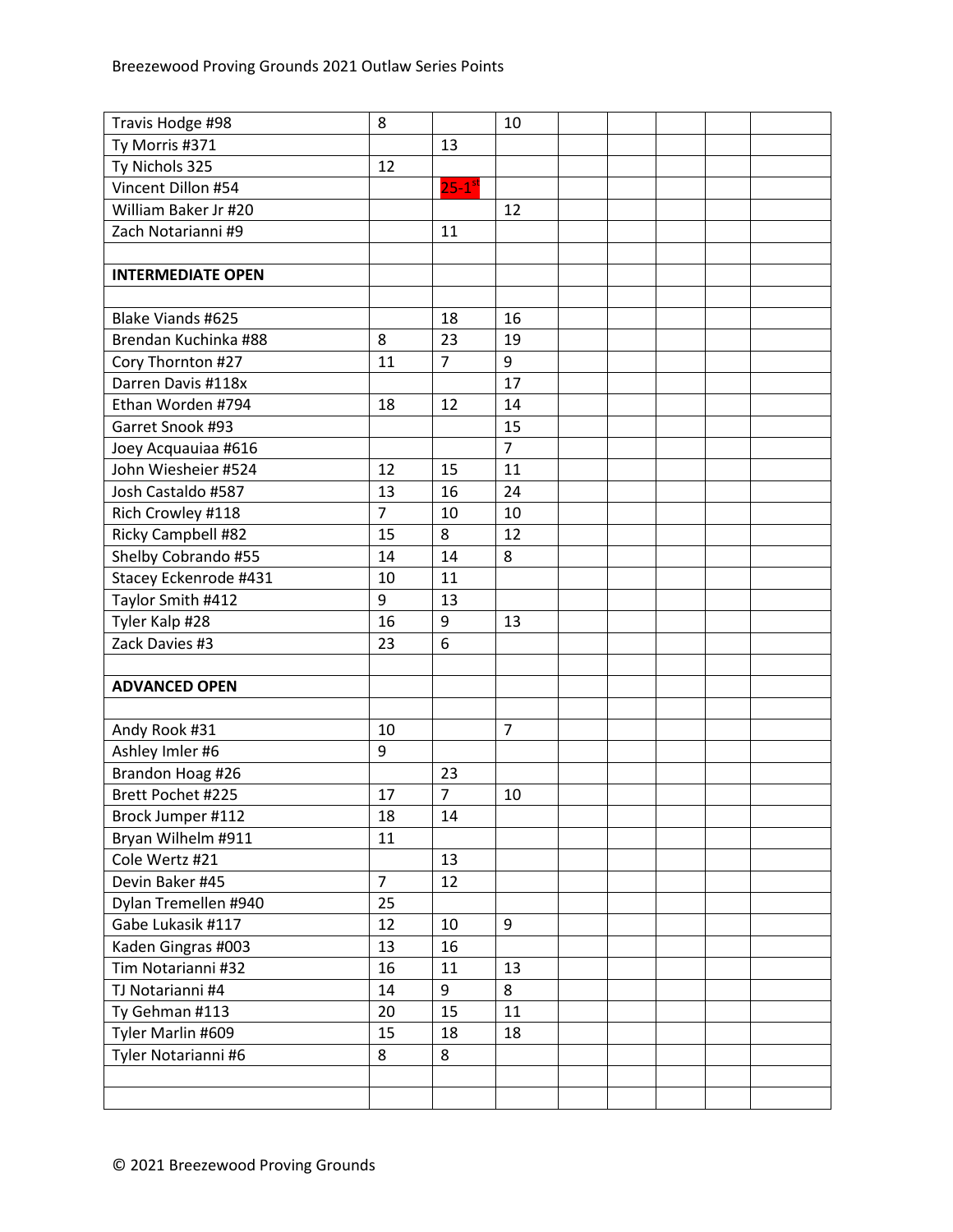| <b>WOMEN OPEN</b>              |                     |                 |                 |  |  |  |
|--------------------------------|---------------------|-----------------|-----------------|--|--|--|
|                                |                     |                 |                 |  |  |  |
| Anna Waskiewicz #061           | $\overline{7}$      | 8               |                 |  |  |  |
| Brianna Bove #489              |                     | 9               |                 |  |  |  |
| Destiny Boden #32              | 9                   | 10              | 6               |  |  |  |
| Felecha Dashem #118            | 10                  | 11              | $\overline{7}$  |  |  |  |
| Maddie Hill #505               | 12                  | 18              | 14              |  |  |  |
| Nevaeh Stahlman #115           |                     | $\overline{7}$  |                 |  |  |  |
| Shelby Cobrando #55            | 17                  |                 |                 |  |  |  |
| Tabby Krone #4                 | 8                   | 13              | 9               |  |  |  |
|                                |                     |                 |                 |  |  |  |
| VET 30+ OPEN                   |                     |                 |                 |  |  |  |
|                                |                     |                 |                 |  |  |  |
| Bill Haer #66                  | $\overline{7}$      | 8               | $\overline{7}$  |  |  |  |
| Brendan Kuchinka #88           | 14                  | 26              | 15              |  |  |  |
| Christopher Tenney #21         | 18                  | 16              |                 |  |  |  |
| Corey Shepherd #27             |                     | 15              |                 |  |  |  |
| Daryl Rhine #45                | 8                   | 13              | 12              |  |  |  |
| Dave Keller #77                | $\overline{7}$      | 10              | 9               |  |  |  |
| Dustin Shelly #109             | 10                  | 19              | 18              |  |  |  |
| Joey Acquauiua #616            |                     |                 | 8               |  |  |  |
| Joey Miller #818               | 6                   | 6               |                 |  |  |  |
| Joseph Sites #305              | 12                  |                 |                 |  |  |  |
| Josh Castaldo #587             | 11                  | 17              | 11              |  |  |  |
| Joshua Diehl #22               | 19                  | 21              | 23              |  |  |  |
| Keith Helsley #88              | 10                  | 9               |                 |  |  |  |
| Kurt Lecorchick #715           | 9                   | $\overline{7}$  | 10              |  |  |  |
| Nick Gmeinwieses #644          | 11                  |                 |                 |  |  |  |
| Rich Crowley #118              | 13                  | 18              | 16              |  |  |  |
| Ricky Campbell #82             |                     | 14              | 14              |  |  |  |
| Stacey Eckenrode #431          | 8                   | 12              |                 |  |  |  |
| Tom Spencer #08                | 9                   | 11              | 13              |  |  |  |
|                                |                     |                 |                 |  |  |  |
| <b>OPEN TROPHY - NO POINTS</b> |                     |                 |                 |  |  |  |
|                                |                     |                 |                 |  |  |  |
| Blake Viands #625              |                     | 4 <sup>th</sup> |                 |  |  |  |
| Cory Thornton #27              |                     |                 | 7 <sup>th</sup> |  |  |  |
| Darren Davis #118              |                     |                 | 3 <sup>rd</sup> |  |  |  |
| Devin Baker #45                |                     | 2 <sup>nd</sup> |                 |  |  |  |
| Jake Englehart #211            | 6 <sup>th</sup>     | 6 <sup>th</sup> |                 |  |  |  |
| Jake Miller #21                | $\overline{g^{th}}$ |                 |                 |  |  |  |
| Jared OMillian #969            |                     | $5^{\text{th}}$ |                 |  |  |  |
| John Souto #316                |                     |                 | 8 <sup>th</sup> |  |  |  |
| Jonathan Laub #93              |                     |                 | 6 <sup>th</sup> |  |  |  |
| Madison Lukasik #8             | 8 <sup>th</sup>     |                 |                 |  |  |  |
| Nick Privett #66               |                     |                 | 5 <sup>th</sup> |  |  |  |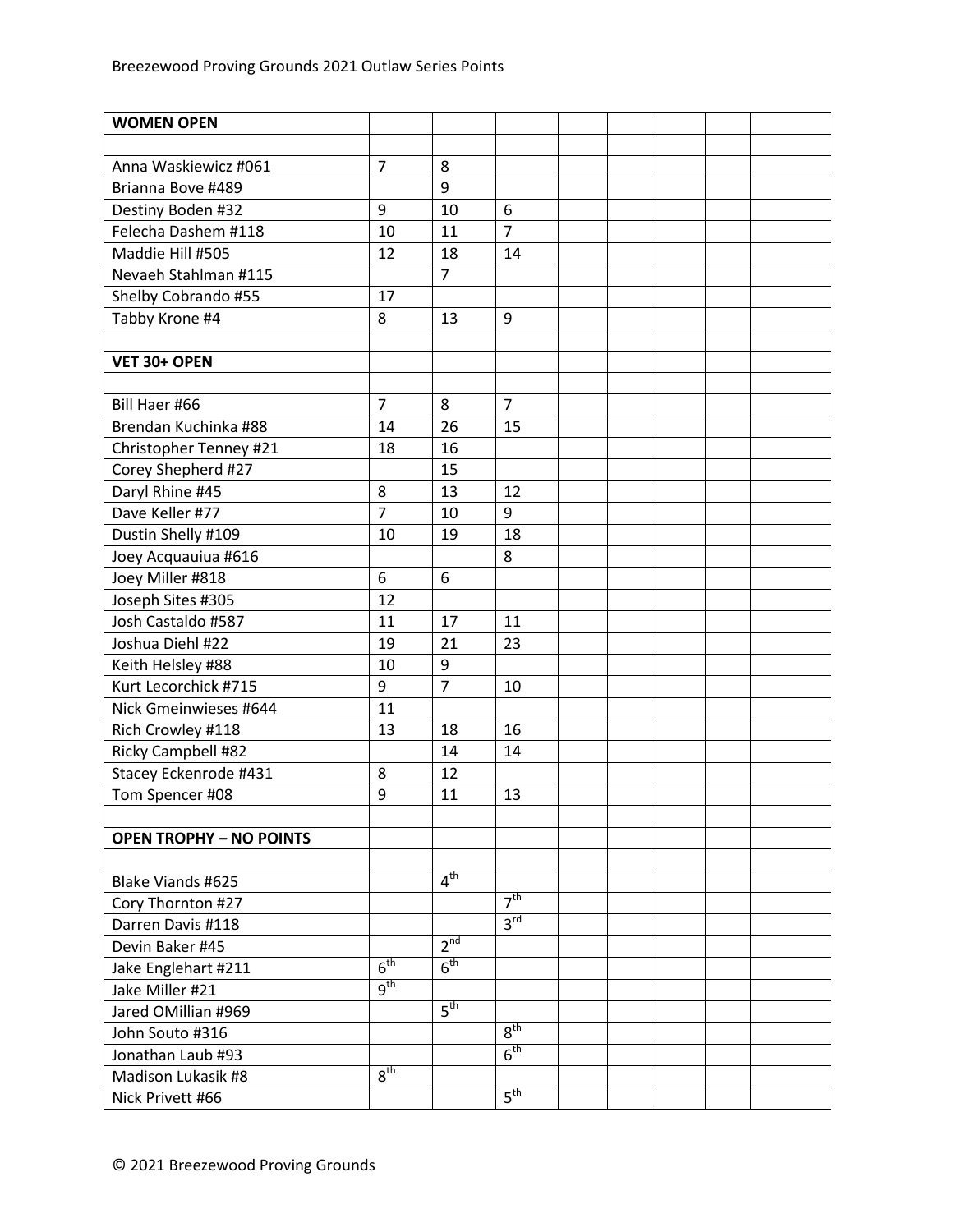| Nick Schildtknecht #69      | 7 <sup>th</sup>  |                 | 4 <sup>th</sup>  |  |  |  |
|-----------------------------|------------------|-----------------|------------------|--|--|--|
| Taylor Smith #412           | 4 <sup>th</sup>  |                 |                  |  |  |  |
| Tim Notarianni #32          | 1 <sup>st</sup>  | 1 <sup>st</sup> | 2 <sup>nd</sup>  |  |  |  |
| TJ Notarianni #4            | 3 <sup>rd</sup>  | 3 <sup>rd</sup> | 1 <sup>st</sup>  |  |  |  |
| Travis Hodge #98            |                  |                 | 9 <sup>th</sup>  |  |  |  |
| Tyler Kalp #28              | 5 <sup>th</sup>  |                 |                  |  |  |  |
| Tyler Marlin #609           | 2 <sup>nd</sup>  | 7 <sup>th</sup> | $10^{\text{th}}$ |  |  |  |
|                             |                  |                 |                  |  |  |  |
| <b>TRIKES</b>               |                  |                 |                  |  |  |  |
|                             |                  |                 |                  |  |  |  |
| <b>OPEN 2 STROKE</b>        |                  |                 |                  |  |  |  |
|                             |                  |                 |                  |  |  |  |
| Dave Swinger #520           | 9                |                 | 14               |  |  |  |
| Jeremy Crandall #86         | 6                |                 | 6                |  |  |  |
| John Souto #316             | 17               |                 | $\overline{7}$   |  |  |  |
| Josh Crone #108             | 8                |                 |                  |  |  |  |
| Micah Henry #72             | $\overline{7}$   |                 |                  |  |  |  |
| Sam Harkubusick #7          | 12               |                 | 9                |  |  |  |
| Zachary Howard #249         | 10               |                 |                  |  |  |  |
|                             |                  |                 |                  |  |  |  |
| <b>OPEN 4 STROKE</b>        |                  |                 |                  |  |  |  |
|                             |                  |                 |                  |  |  |  |
| Lee Marker #5               | 16               |                 |                  |  |  |  |
| Nathan Mellon #36           | $\overline{7}$   |                 | 8                |  |  |  |
| Pete Galanti #10            | 8                |                 | 9                |  |  |  |
| Ruston Renn #69             | 11               |                 | 11               |  |  |  |
| Sean Ridgway #314           | 6                |                 | 16               |  |  |  |
| Tyler Hershey #27H          | 9                |                 | $\overline{7}$   |  |  |  |
|                             |                  |                 |                  |  |  |  |
| <b>UP TO 200cc 4 STROKE</b> |                  |                 |                  |  |  |  |
|                             |                  |                 |                  |  |  |  |
| Brooks Hale #210            | 10               |                 | 12               |  |  |  |
| Bryan Ditch #97             | 20               |                 |                  |  |  |  |
| Dakota Cann #713            | 6                |                 |                  |  |  |  |
| Ed Steinmann #55            | 8                |                 | 9                |  |  |  |
| Eddie Steinnmann Jr #58     | $\overline{7}$   |                 | $\overline{7}$   |  |  |  |
| John Souto #316             | 13               |                 | 10               |  |  |  |
| Patterson Hale #297         |                  |                 | 8                |  |  |  |
| Tom Fox #68                 | 12               |                 | 6                |  |  |  |
| Tyler Hershey #27H          | 15               |                 | 17               |  |  |  |
| Walter Kennedy #798         | 9                |                 |                  |  |  |  |
| Wilson Marker #5            | 11               |                 |                  |  |  |  |
|                             |                  |                 |                  |  |  |  |
| <b>WOMENS OPEN</b>          |                  |                 |                  |  |  |  |
|                             |                  |                 |                  |  |  |  |
| Amanda O'Loughlin #61       | $\boldsymbol{6}$ |                 | $\overline{7}$   |  |  |  |